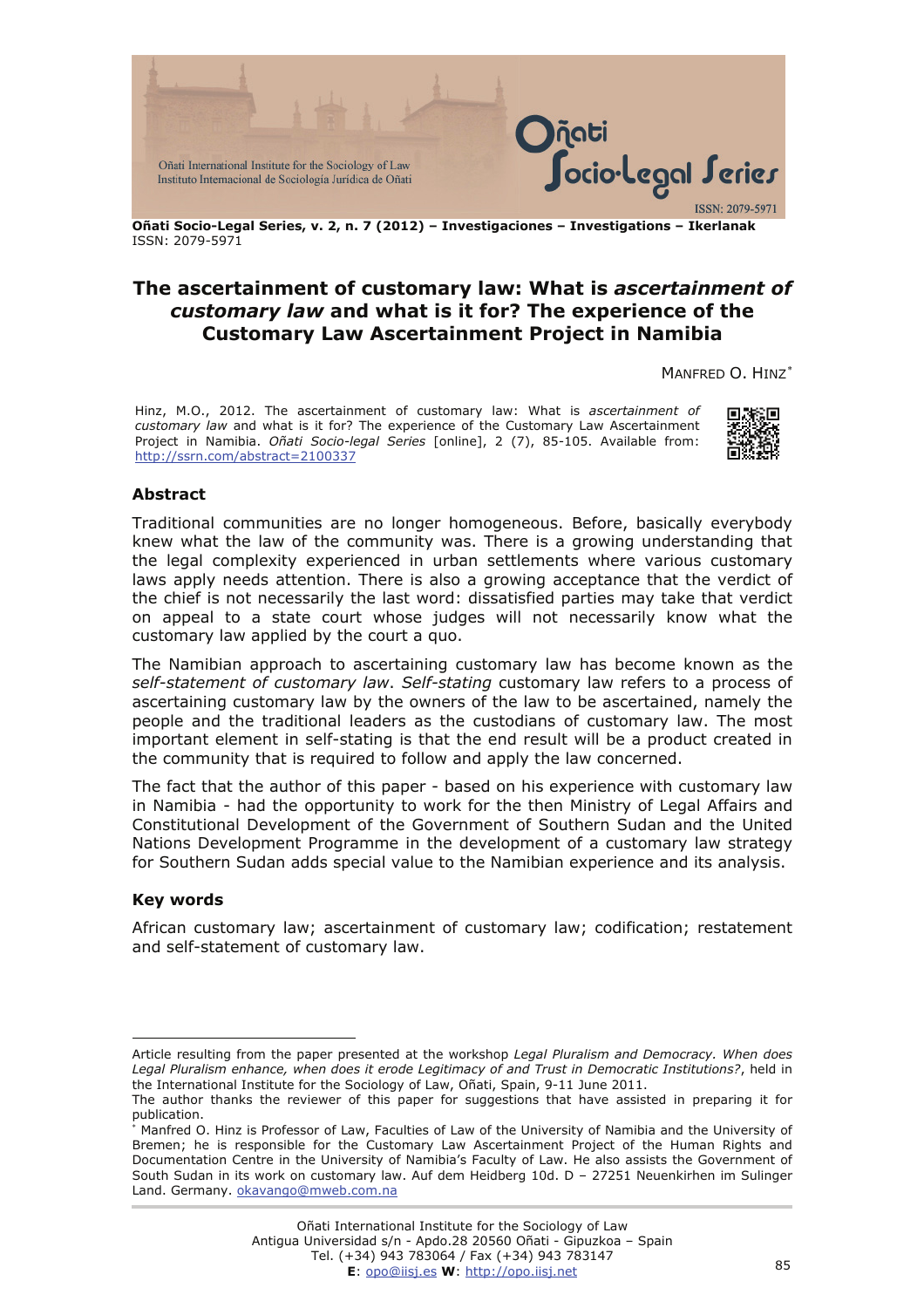#### **Resumen**

Las comunidades tradicionales ya no son homogéneas. Antes todo el mundo conocía cuál era la ley de la comunidad. Sin embargo, cada vez se asume más que hay que prestar atención a la complejidad legal existente en asentamientos urbanos en los que se aplican diferentes derechos consuetudinarios. También hay una creciente aceptación de que el veredicto del jefe no es necesariamente la última palabra: las partes descontentas pueden recurrir el veredicto ante un tribunal estatal, cuyos jueces puede que no conozcan el derecho consuetudinario aplicado por el tribunal *a quo*.

El enfoque de Namibia para determinar el derecho consuetudinario se conoce como la *auto-afirmación del derecho consuetudinario*. Por auto-afirmación se entiende el proceso de establecer el derecho consuetudinario por los propietarios del derecho que se va a determinar, concretamente el pueblo y los líderes tradicionales, como conservadores del derecho consuetudinario. El elemento más importante en la auto-afirmación es que el resultado final será un producto creado dentro de la comunidad que está obligada a cumplir y aplicar la ley en cuestión.

El hecho de que el autor de este artículo –basado en su experiencia con el derecho consuetudinario en Namibia– tuviera la oportunidad de trabajar para el entonces Ministerio de Asuntos Jurídicos y Desarrollo Constitucional del Gobierno de Sudán del Sur y el Programa de las Naciones Unidas para el Desarrollo, en el desarrollo de una estrategia de derecho consuetudinario para Sudán del Sur, ofrece un valor añadido a la experiencia de Namibia y su análisis.

#### **Palabras clave**

Derecho consuetudinario en África; determinación del derecho consuetudinario; codificación; confirmación escrita y auto-afirmación del derecho consuetudinario.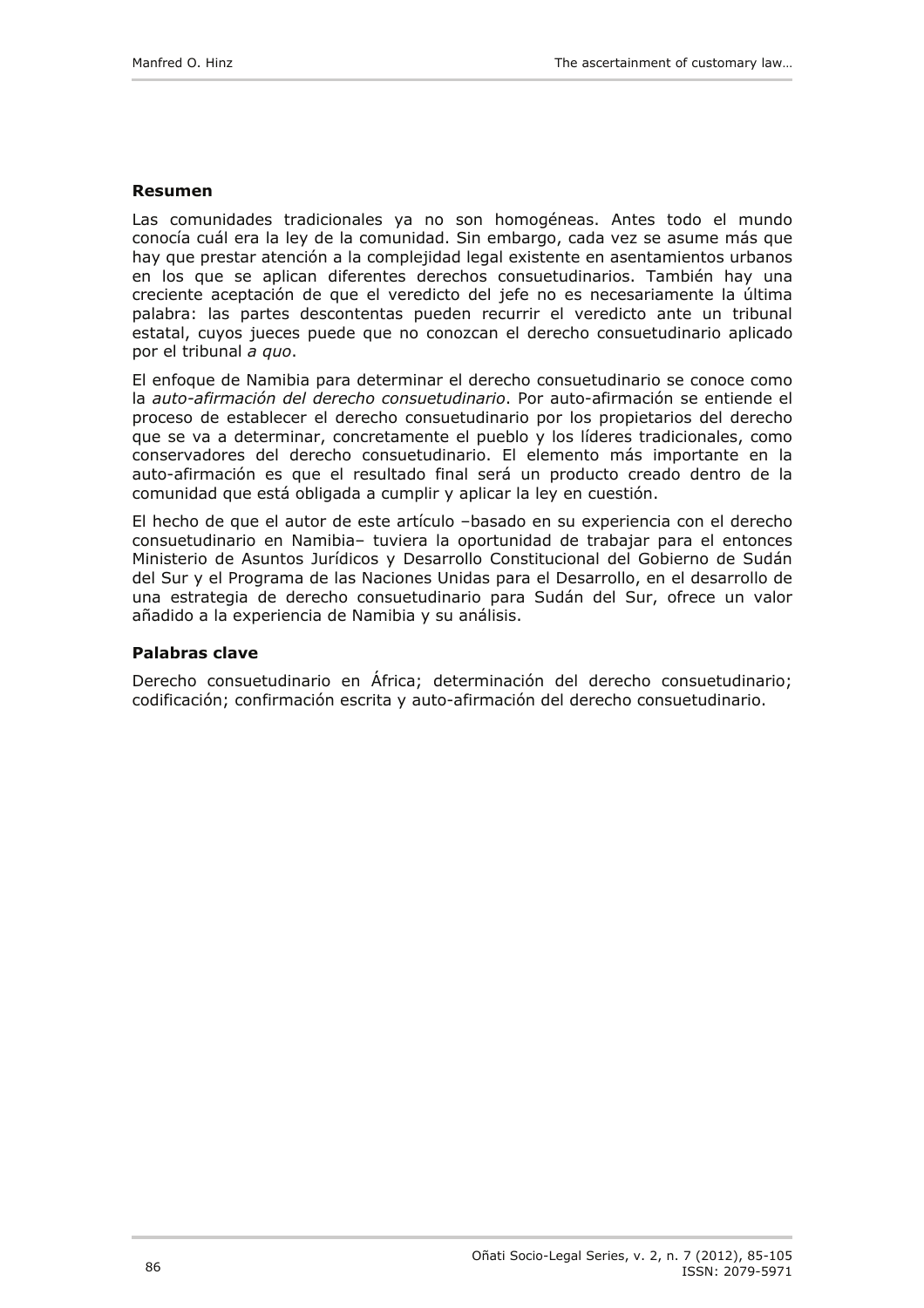## **Table of contents**

| 6. Local justice in Southern Sudan as seen by the United States Institute of Peace |  |
|------------------------------------------------------------------------------------|--|
|                                                                                    |  |
|                                                                                    |  |
|                                                                                    |  |
|                                                                                    |  |

| Remarks and Comments on Manfred O. Hinz's paper The ascertainment of          |  |
|-------------------------------------------------------------------------------|--|
| customary law: What is ascertainment of customary law and what is it for? The |  |
| experience of the Customary Law Ascertainment Project in Namibia"102          |  |
|                                                                               |  |
|                                                                               |  |
|                                                                               |  |
|                                                                               |  |
|                                                                               |  |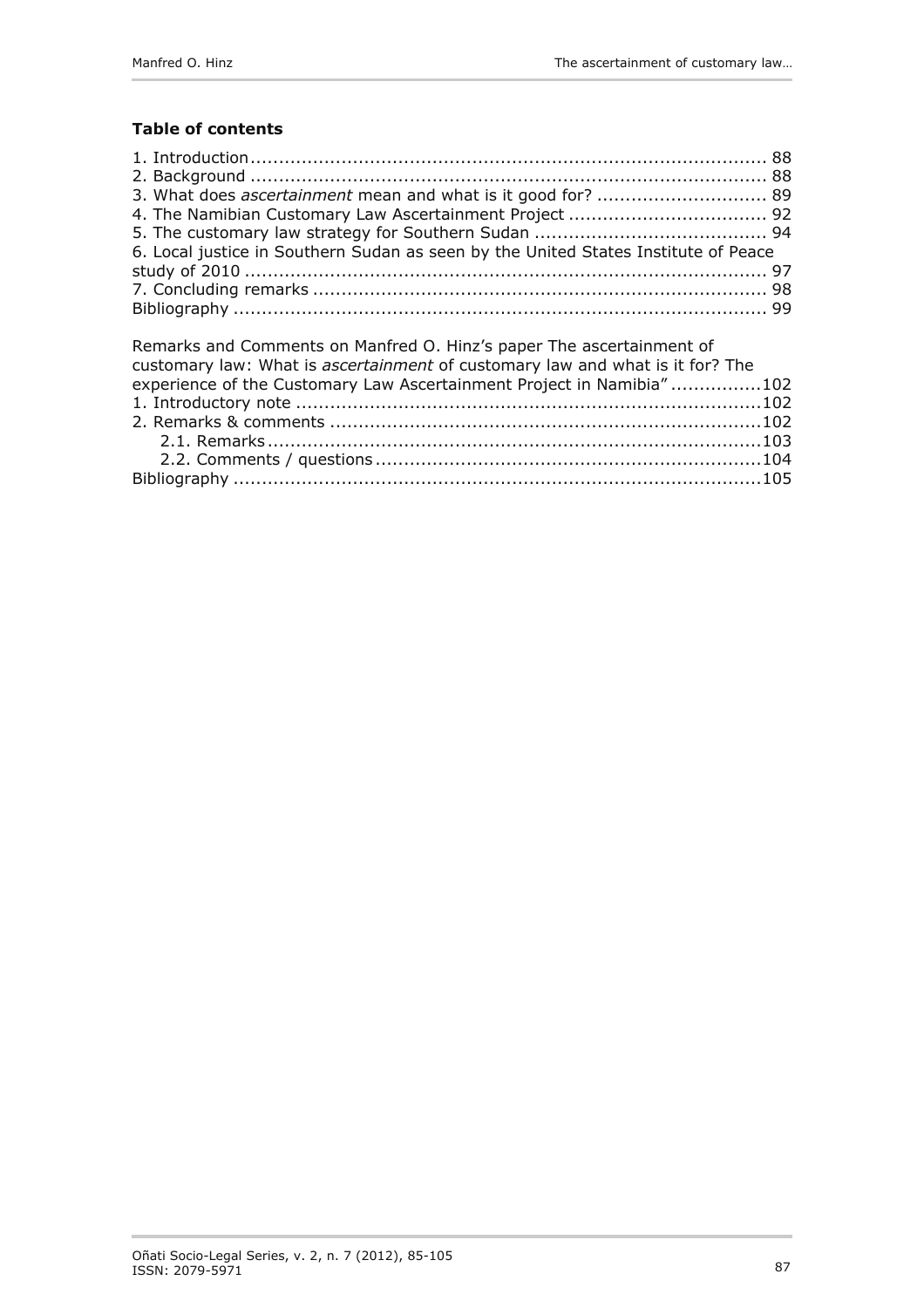# <span id="page-3-0"></span>**1. Introduction**

This contribution focuses on a very special development that emerged in Namibia regarding the ascertainment of customary law, and which has subsequently led to an attempt to adopt the Namibian approach on ascertaining customary law in South Sudan. $<sup>1</sup>$  $<sup>1</sup>$  $<sup>1</sup>$ </sup>

The Namibian approach to ascertaining customary law has become known as the *self-statement of customary law*. What is the meaning of *self-stating customary law*? What is its practical relevance? This is the first aspect to which this paper is devoted. The second refers to the fact that the author of this paper –in view of his experience with the ascertaining of customary law in Namibia– had the opportunity to work for the then Ministry of Legal Affairs and Constitutional Development of the Government of Southern Sudan<sup>[2](#page-3-2)</sup> and the United Nations Development Programme in the development of a customary law strategy for Southern Sudan (Hinz 2009c).<sup>[3](#page-3-3)</sup> The circulation of the said strategy resulted in questions that lie at the centre of the international discourse on legal pluralism (Leonardi *et al.* 2010).

## **2. Background**

Legal comparisons inform us that different legal orders have different ways of manifesting law. While some keep law orally, others opt for law in writing. While some limit the writing of law to writing law incidentally, i.e. in the application of cases, others opt for writing law in an abstracted manner, eventually by way of selective statutory enactment or even comprehensive codification. Common law systems (English, American, Roman–Dutch) prefer the appearance of law through its application in cases. Civil law countries show a practice of codification dating back to the end of the 19<sup>th</sup> century.

It is important to recall these differences in order to underscore that it would not be appropriate to point at one way of manifesting legal rules as the only way to do so. If one goes into the history of given legal systems more deeply, one will detect that very concrete societal circumstances prompted the development of the various legal systems. A very enlightening current debate is that between proponents of common law, on the one side, and proponents of civil law on the other, who argue about the adequacy of the two approaches in respect of providing legal answers to societal challenges. Do we need more or fewer statutory interventions? Is common law able to provide the necessary certainty in a globalising world? Would statutory interventions not contribute more effectively to legal proactivity than common law, which would only be reactive? $4^4$  $4^4$ 

As African scholars hold, African customary laws have survived for thousands of years as orally transmitted systems of law (Okupa 2010). They do not, therefore, become 'more' legal when they are codified. Common law has survived throughout history and remained a highly valued system of law without being codified. Why then, the lawyers argue, should African customary law be codified? This argument has accompanied the discourse on African jurisprudence since the time that many

<span id="page-3-1"></span> $<sup>1</sup>$  The author has published several articles on the ascertainment of customary law with a focus on</sup> Namibia; see e.g. Hinz (1995b; 1997; 2009b; 2010c; 2010a; 2010d and 2011a). Hinz (1995b) is the predecessor of the publication entitled *Customary law ascertained, Volume I: The customary law of the Owambo, Kavango and Caprivi communities of Namibia* (Hinz 2010a). The second volume, with the laws of the central and southern traditional communities in Namibia, is expected to appear in 2012.

<span id="page-3-2"></span> $^2$  As it then was. – Although the then Southern Sudan is now South Sudan (the Republic of South Sudan), the pre-secession terminology has been left in the following parts of this article, as the work in question was done before the political change in the Sudan.

<span id="page-3-3"></span><sup>3</sup> The following text uses parts of a paper presented to the Conference on Customary Justice and Legal Pluralism in Post-conflict and Fragile Societies, organised by the United States Institute of Peace, the George Washington University, and the World Bank from 17 to 18 November 2009 in Washington, but it also relies on the author's publications listed in Footnote 1. 4

<span id="page-3-4"></span> $4$  I refer here in particular to discussions in the framework of the Rule of Law Project, Nairobi, which aims to reform Namibian administrative law and is supported by the Konrad Adenauer Foundation (Hinz 2009a).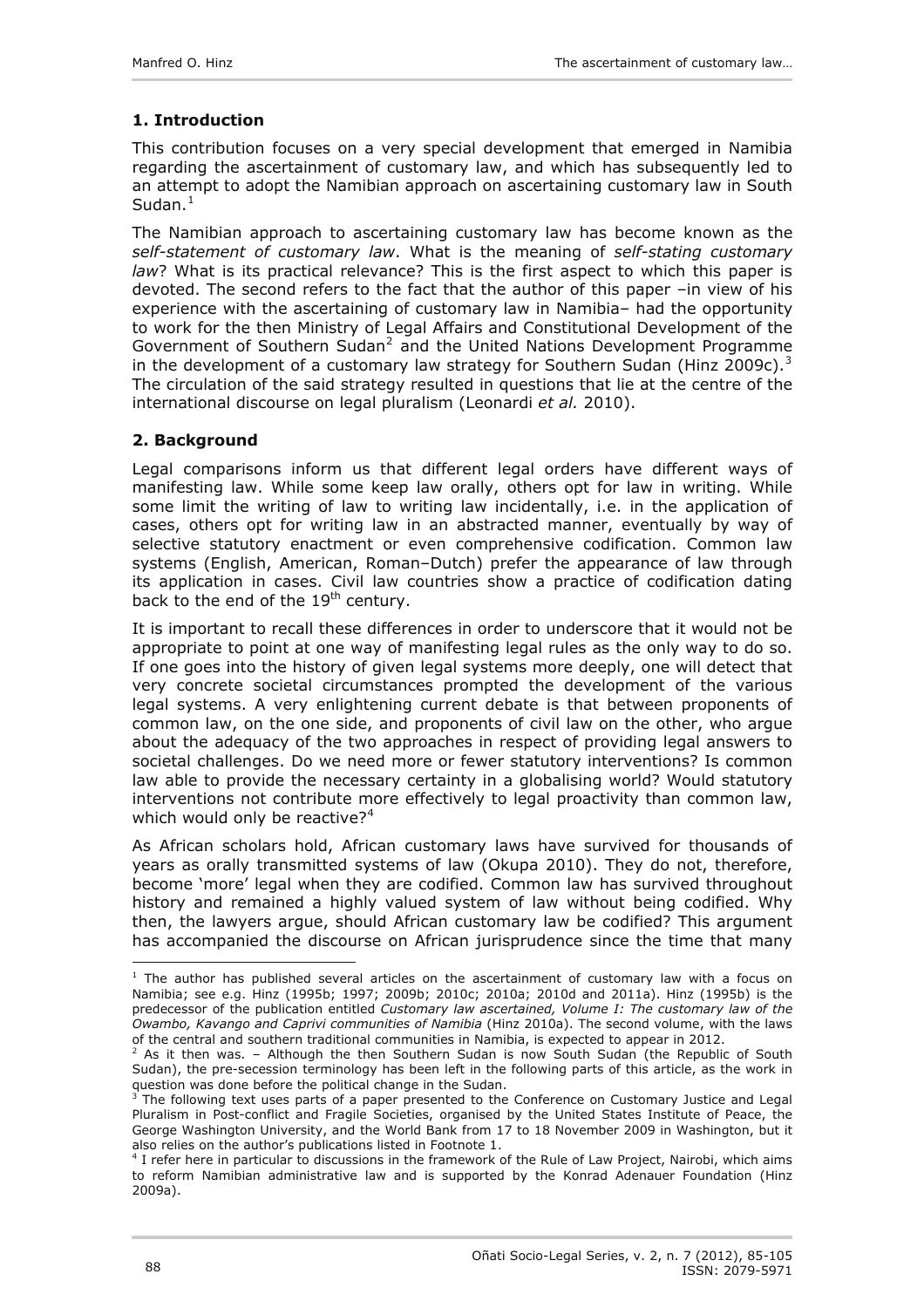<span id="page-4-0"></span>of the now independent African states achieved their political autonomy! (Hinz 2011b).

If one looks more closely, it becomes obvious that many Western-educated lawyers from Europe and Africa not only did not consider the practical and theoretical concerns behind the different avenues of law in the West, they also did not take it upon themselves to enquire about the *nature* of African law.[5](#page-4-1) For them, African customary law was very different from the law learned at their education institutions, which meant that customary law had to be changed in order to resemble the mainstream of law they had been taught. Indeed, African customary laws do differ from Western law: each is based on different concepts of *justice*, and each has its own procedural rules geared towards achieving those concepts. Against this background, and also in view of there having been no administration of justice in Africa that was comparable to the administration of common law that produced volumes of generally referable precedents, the call for codification appeared to be the easiest way to 'uplift' African customary laws to the so-called standard of real law. The fact that African customary laws would lose their flexibility to be applied by the communities concerned in the interests of restoring peace and harmony among themselves was of no concern to the proponents of codification, however.

Lawyers in French- or Portuguese-speaking African countries even employed more radical positions towards customary law, as their respective European systems of reference did not provide much space for customary law and traditional African legal systems (Camara 2010, pp. 73 ff, Guerra 2003, 155 ff). Thus, in former franco- or lusophone countries in Africa, still today we see that African customary law lacks recognition and has remained second-class law – if it is acknowledged as law at all.<sup>[6](#page-4-2)</sup>

## **3. What does** *ascertainment* **mean and what is it good for?**

In view of this, and in order to facilitate an understanding of the Namibian experience with regard to customary law and its ascertainment, the following sections will explore the meaning of *ascertaining* customary law, and discuss some methodological aspects related to ascertainment.<sup>[7](#page-4-3)</sup> For example, what do we refer to when we talk about the *ascertainment* of customary law? What do we expect when we suggest *ascertaining* customary law?

The Community Courts  $Act^8$  $Act^8$  in Namibia, influenced by similar legislative practice in many former British colonies (Hinz 1995a), deals with the ascertainment of customary law in its section 13. The section prescribes the procedures to be applied by courts in case of doubt "as to the existence or content of a rule of customary law". In such cases, courts have the power to "ascertain" customary law by consulting "cases, text books and other sources" or by calling for "oral or written opinions". In other words, in a legal context, *ascertainment of customary law* means more than simply having customary law recorded in some way. From the said legal perspective, one can hold that the act of ascertainment legally qualifies the ascertained version of customary law.

Mere academic records of customary law based on questionnaires, court observations, analyses of casebooks of traditional courts, $9$  collections of cases and case-complementary information from parties thereto cannot be considered as an

<sup>&</sup>lt;sup>5</sup> In regard to this and the following, see Menski (2006b, pp. 380 ff).

<span id="page-4-2"></span><span id="page-4-1"></span><sup>&</sup>lt;sup>6</sup> The contributions by Camara (2010) and Guerra (2003) illustrate efforts to change the position in Angola and Senegal, respectively.

<span id="page-4-3"></span> $^7$  This paper, therefore, does not set out to give a detailed account of the discussion on the ascertainment of customary law in general terms or on its codification or restatement in particular, being the two common ways of ascertaining customary law.

<sup>8</sup> No. 10 of 2003.

<span id="page-4-5"></span><span id="page-4-4"></span><sup>&</sup>lt;sup>9</sup> While we were conducting research into customary law in Namibia, my team and I found that many traditional communities kept case books in which they recorded information on cases they had heard.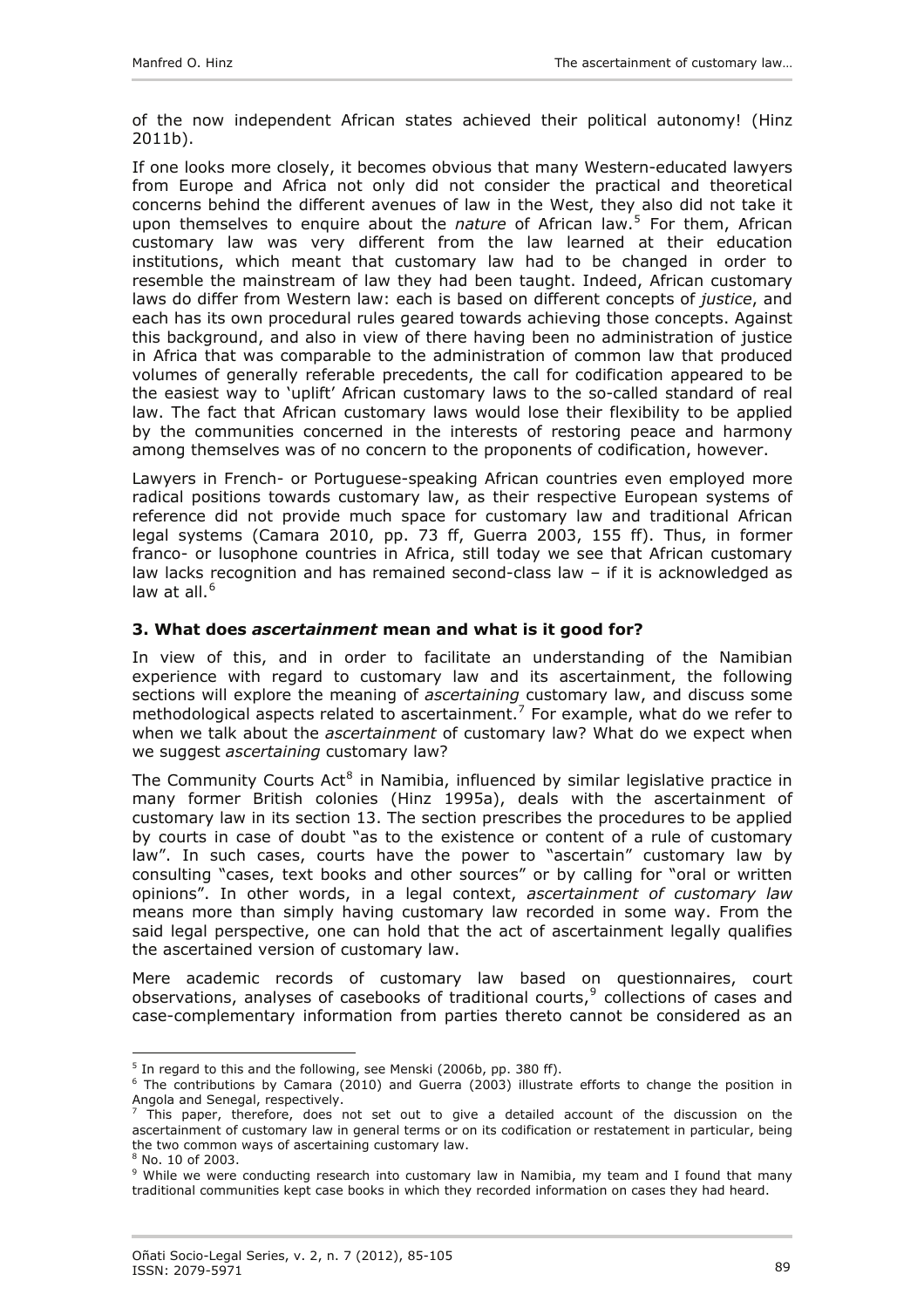ascertainment of customary law, however. As useful as records of this nature may be, and as much as they may potentially contribute to the ascertainment of customary law in the said legal sense as evidence on which a court may rely, at best they remain aids for possible subsequent ascertainment in the aforementioned legal sense.

Namibia's Traditional Authorities  $Act^{10}$  $Act^{10}$  $Act^{10}$  supports the above definition of *ascertainment*. According to the Act, *ascertainment* can be defined as any kind of authoritative transfer of orally transmitted customary law into a written form. According to section 3(1) of the Act, one of the duties vesting in Traditional Authorities is –

… to ascertain the customary law applicable in that traditional authority after consultations with the members of that community, and assist in its codification ...

From the language in the Traditional Authorities Act, it is clear that *ascertainment* is not identical to *codification*. Indeed, the Act implies that *codification* is a very specific form of ascertaining customary law: it transforms customary law into an Act of Parliament. With this, customary law ceases to be *owned* by the communities in which it developed, and can only be changed by an amending Act of Parliament.

Although the call for codification is still being heard today, $11$  there is not much codification of customary law to which we could refer. Notably, in addition to what has been said above for Africa in general terms, the plea to codify Namibian customary law (UNIN 1986, p. 963)<sup>[12](#page-5-2)</sup> has not been able to produce one piece of codification since Independence in 1990. To this author's best knowledge, and despite the calls for codification of customary law in Africa as a whole, it is only the law of the Zulu in South Africa and the law of some groups in Southern Sudan that have been codified. $^{13}$  $^{13}$  $^{13}$ 

There are important lessons which legal anthropological research has developed over the years, and which have been acknowledged by courts of law. These lessons support those voices today who speak against the codification of customary law, because codification will destroy one of the most important qualities of such law: its openness to accommodate reconciliatory solutions to problems, instead of allowing the law to win over the parties. Customary law is particularly open to negotiations: not only those required to achieve solutions acceptable to all the parties to a case, but also those that *navigate* between the application of different laws (Menski 2006a).

South African courts support the vote against codification.<sup>[14](#page-5-4)</sup> These courts were faced with the situation where the law lived in communities had developed away from the law as it was offered in old records of customary law. It was found that the *living law* (Eugen Ehrlich) was the customary law to be accepted by courts, and not the so-called *official* laws of the books. This really challenging jurisprudential development accepts – as promoted by legal pluralism – that customary law as the

<span id="page-5-1"></span><span id="page-5-0"></span> $10$  No. 25 of 2000.<br> $11$  This refers to many discussions on various occasions in Namibia in which the author of this paper has participated over the years.

<span id="page-5-2"></span> $12$  Namibia's Law Reform and Development Commission Act, 1991 (No. 29 of 1991) does not specifically call for the codification of customary law. The Act only refers to codification in general terms as a possible means by which "any branch of the law" can be made more readily accessible. As regards customary law, in its section 6 the Act emphasises, as one of the Commission's objectives, the need to "integrate and harmonize customary law with common and statutory law*".*

<span id="page-5-3"></span> $<sup>13</sup>$  For the Zulu Code, see Bennett (2004, pp. 46 f); for the codification of customary law in Southern</sup> Sudan, see my above-quoted report on customary law there (Hinz 2009c). A special case are the Laws of Lerotholi (the customary law of the Basotho in Lesotho), the first part of which was put into writing by the Basutoland Council in 1903. The legal status of the Laws of Lerotholi is still a matter of debate (Duncan 2006).

<span id="page-5-4"></span><sup>14</sup> *Mthembu v Letsela* 1997 (2) SA 936 (T); *Hlohe v Mahlalela* 1998 (1) SA 449 (T); *Mabena v Letsoalo* 1998 (2) SA 1068 (T).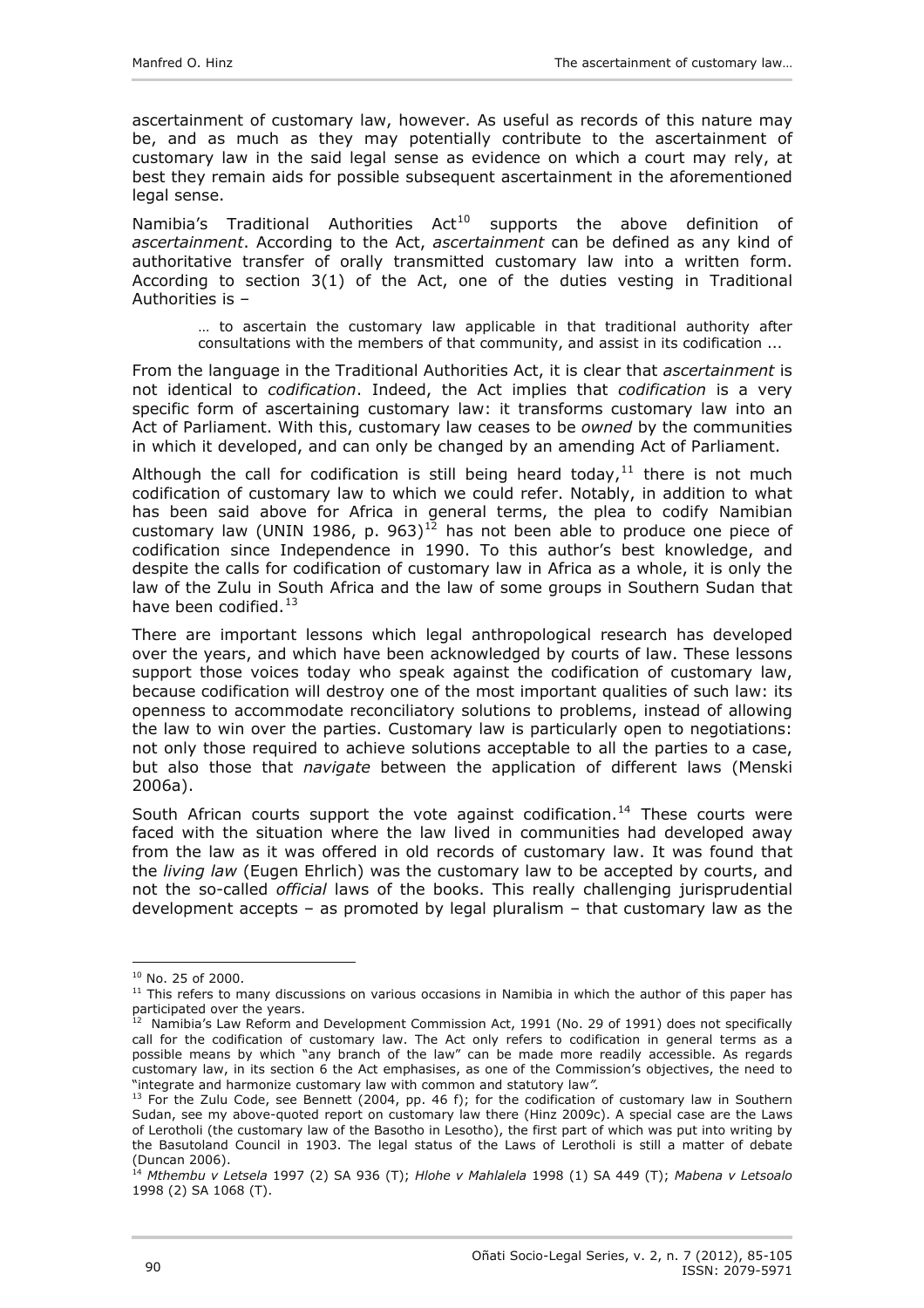local law of the people would lose its quality of being the people's law if it were to be codified into a statutory type of document.

Apart from codification, we can also speak of the *ascertainment* of customary law, which occurs when customary law is transferred into what has become known as the *restatement* of customary law. The reference is here to the restatement project conducted by the School of Oriental and African Studies (SOAS) of the University of London under Antony Allott. Allott defines the restatement approach – "borrowed", as he admits, from the American Restatements – as follows: *Restatements* – (Allott 1996, p. 33).

… were authoritative, comprehensive, careful and systematic statements of common-law rules in such fields as torts, contracts and property. Necessarily cast in semi-codified form, they were still not codes, as they lacked the force of legislated law. Instead they were the most accurate and precise statements of what those producing them had concluded were the main principles and rules as evolved by the courts, and, as such, courts and practitioners alike could turn to them as guides.

Customary law restatements were achieved in several African countries in the 1970s. However, the restatement approach fell into disuse for various reasons, one being that the restatement of customary law made today will not necessarily reflect the customary of tomorrow.[15](#page-6-0)

Finally, we can also speak of *ascertainment* of customary law when traditional communities produce their own versions of their customary law in writing: versions of customary law for which, in the Namibian context, the term *self-statement* of customary law has been accepted (Hinz 2010d).

*Self-stating* customary law refers to a process of ascertaining customary law by the owners of the law to be ascertained, namely the people – or, rather, the community to which the people belong – and the traditional leaders as the custodians of customary law. *Self-stating* also refers to what the Traditional Authorities Act stipulates in section  $3(3)(c)$ , namely that a Traditional Authority, as part of the performance of its duties and functions under the Act, may –

… make customary law.

Although the procedures of self-stating may differ from community to community, the most important element in self-stating is that the end result will be a product created in the community that is required to follow and apply the law concerned. Moreover, instead of injecting into the communities what the law ought to be, it is left to the community to decide what part of their law is to be consolidated in writing, as the community and community stakeholders will know best what their law is, and where certainty through writing is needed.

The result of self-stating is binding to the community as part of their customary law. However, it is important to note that the binding quality of the self-stated laws is neither an implicit repeal of the orally transmitted full body of customary law, nor will it prevent the community from amending their law as the need arises.<sup>[16](#page-6-1)</sup> It is part of the philosophy behind the approach to leave the ascertainment of customary law to the communities themselves to decide what part of customary law they wish to have in writing, and how they wish the content of the self-

<span id="page-6-0"></span><sup>&</sup>lt;sup>15</sup> Bennett (2004, p. 48) notes the Law Commission of South Africa's response to the possible restatement of customary law in South Africa, namely that "the facilities for such a project were not available in South Africa, and that, unless regularly updated, the restatement would fall behind social practice to become yet another 'official' version" of customary law, i.e. a version that would not be in line with the law lived by the communities. – What was said about the codification of customary law applies to its restatement as well; however, this paper is not the place to give an account of the debate on restating customary law.

<span id="page-6-1"></span> $<sup>16</sup>$  D'Engelbronner-Kolff (1997, pp. 149ff) shows how traditional courts of the Shambyu community</sup> navigate between the self-stated version of their law and the legal principles behind such statement – thus allowing decisions appropriate to the cases to be made.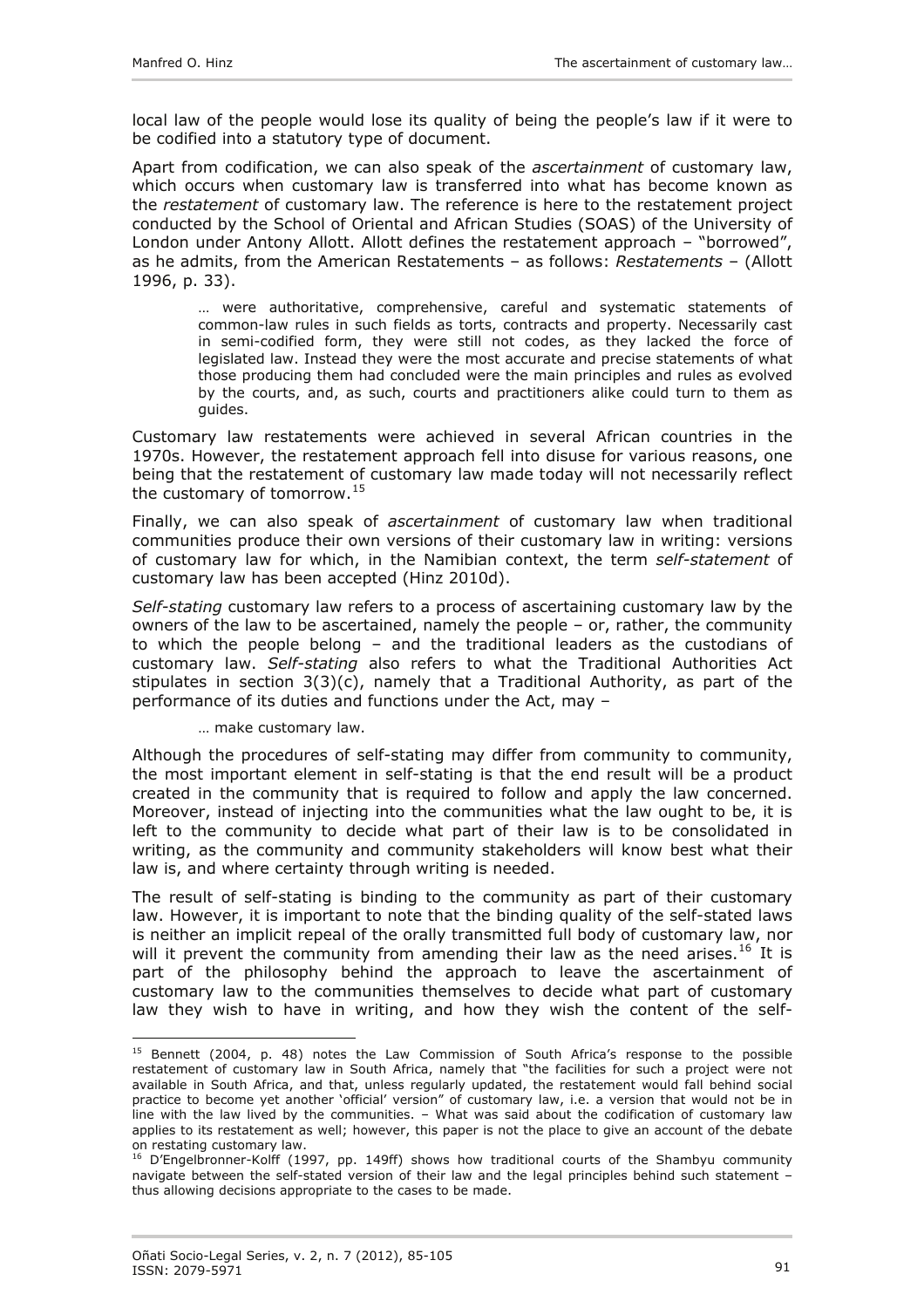<span id="page-7-0"></span>statement be worded. This means that what we find in the self-statements are only aspects of the customary law concerned. The fact that certain rules of customary law have been ascertained in writing will not harm the practice that has prevailed to date of applying such ascertained rules, i.e. the relevant authorities will apply the ascertained principles in the manner they deem appropriate in accordance with their customary law in order to restore societal peace.<sup>[17](#page-7-1)</sup> As the self-stated law is owned by a specific community, only that community has the authority and power to amend its laws. Although self-statement may be regarded as resembling codification, the former is not codification by organs of the state, as is usually the case. Such community-effected codification leaves the law subject to amendment by the communities themselves, and does not replace their living law.

Strict proponents of customary law as a living entity in the respective society may ask, "Who needs customary law to be ascertained?", and "Do the traditional leaders who apply customary law need such law ascertained?" Before the many interventions by statutory law, and, more so, before the development of independent nation states, traditional leaders could state the following with good  $r$ eason: $18$ 

Why ascertain customary law? We know our law; it is only you, coming from outside, who want to impose on us some kind of written versions of the law, which, anyway, will not be our law! This attitude to the ascertainment of customary law has changed. More and more traditional leaders understand the reasons for ascertaining customary law, accept ascertainment undertakings, even request to have the laws of their communities ascertained and take the lead in ascertainment projects.[19](#page-7-3)

Traditional communities are no longer homogeneous. Before, basically everybody knew what the law of the community was, and where traditional means of communicating knowledge allowed young people to grow up with the community's value framework.

There is also a growing understanding that the legal complexity experienced in urban settlements where various customary laws apply needs attention, i.e. by ascertaining and even standardising customary law. There is a growing acceptance that the verdict of the chief is not necessarily the last word: dissatisfied parties may take that verdict on appeal to a state court.<sup>[20](#page-7-4)</sup> The judges hearing such appeals will not necessarily know what the customary law applied by the court a quo is, and may fail to get the necessary knowledge on such law unless there is something in writing to inform them.

## **4. The Namibian Customary Law Ascertainment Project**

Self-stating customary law has a long history in Namibia, going back to pre-Independence developments in some of the traditional communities. The efforts by some of these communities, undertaken more or less independently, eventually resulted in a nationwide Customary Law Ascertainment Project. Some years ago, the Council of Traditional Leaders<sup>[21](#page-7-5)</sup> adopted the Project and called on all traditional authorities to start ascertaining their customary law.

The Human Rights and Documentation Centre of the University of Namibia's Faculty of Law directed and coordinated the Project (Ruppel 2010). However, the demands and challenges of the assignment led to the decision to divide the Project into two phases. The first encompassed 17 of the 49 traditional communities recognised to

 $\overline{a}$ <sup>17</sup> Indeed, this is the main objective in adjudicating cases under customary law (Hinz 2010c, p. 11 ff).<br><sup>18</sup> This is what I experienced while doing fieldwork in Namibia in the early 1990s.<br><sup>19</sup> This statement is based o

<span id="page-7-3"></span><span id="page-7-2"></span><span id="page-7-1"></span>Hinz (2009c).<br><sup>20</sup> As provided for e.g. in sections 26ff of the Namibian Community Courts Act, 2003 (No. 10 of 2003).

<span id="page-7-4"></span>

<span id="page-7-5"></span><sup>&</sup>lt;sup>21</sup> Cf. Article 102(V), Constitution of the Republic of Namibia, and the Council of Traditional Leaders Act, 1997 (No. 13 of 1997).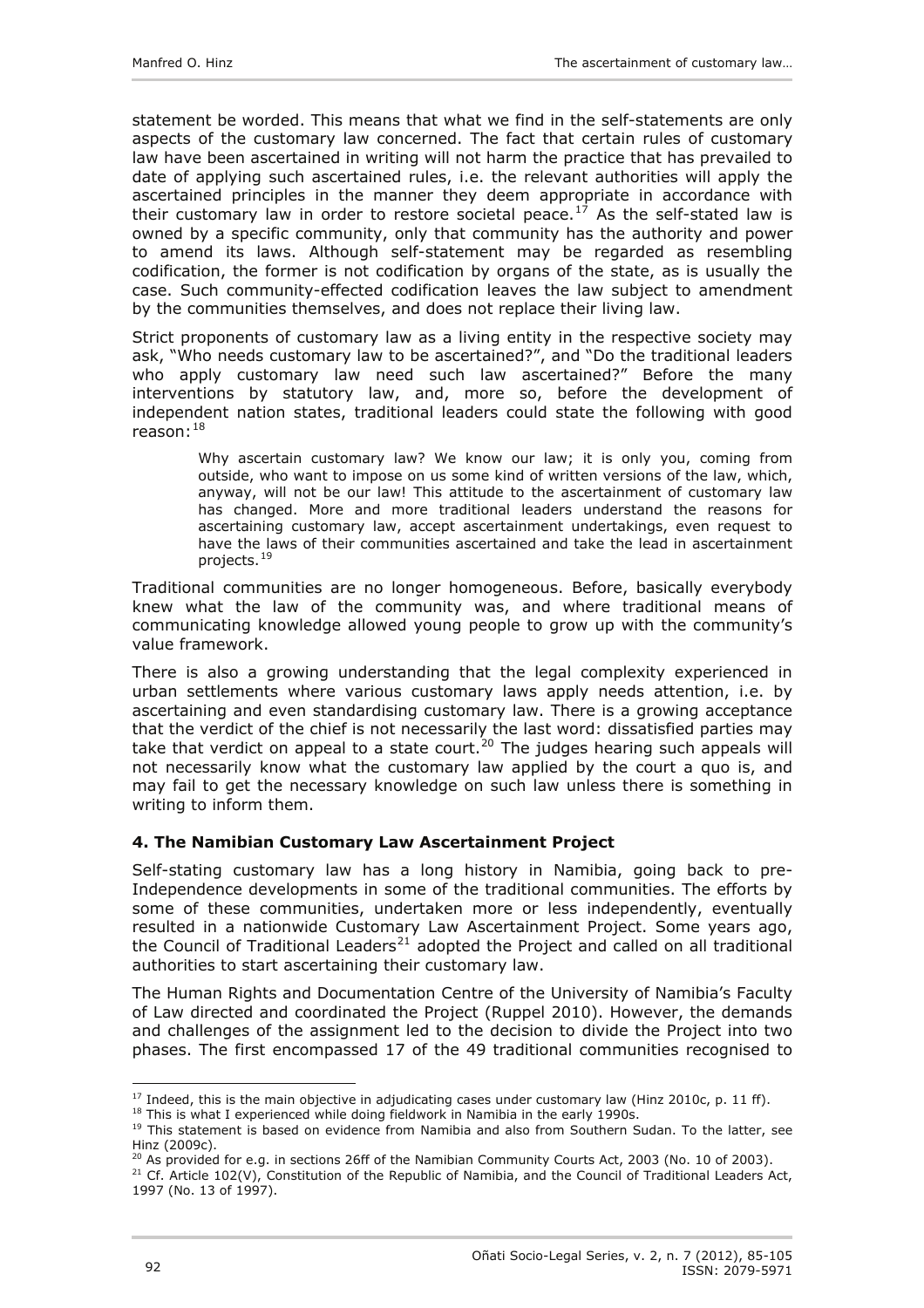date in the north-central and north-eastern parts of the country, i.e. the Owambo, Kavango and Caprivi communities. Phase 2 will cover the communities in central and southern Namibia.

Phase 1 has now been completed in the sense that a publication (Hinz 2010a) has been produced which contains what was received by the various communities in accordance with agreements decided on in meetings with each of them. Most of the communities honoured the agreements, and delivered what was expected of them in terms of those agreements. Some, for various reasons, have not. Despite this non-delivery, that which has been assembled in the volume of ascertained customary law published is extraordinary: the volume assembles a collection of customary laws which had not existed before in Namibia. Moreover, one will not find a comparable volume in any other African country.

Clearly, what is presented in the publication is certainly not the last word on the customary law of the communities concerned. They will develop their laws further, so the written content will need to be changed over time. For example, the Owambo and Kavango communities meet regularly to decide on amendments to their laws. One particular aspect that receives ongoing attention relates to the amounts levied for fines with which will be made out by the courts to remedy wrongs committed, or the so-called official price for one head of cattle, which is, to some extent, subject to the changes of the market value of these animals.

Four of the five Kavango communities decided to unify their customary laws (Hinz 2010a, pp. 277ff). This unification is likely to influence other communities when they embark on a similar process as they may ask themselves whether they should not also opt for a unification of laws. In addition, statutory changes by the Namibian Parliament may provoke changes in customary law, and court decisions may have consequences for certain parts of customary law. In this regard, it was not within the Project's terms of reference as a coordinating function to scrutinise the various pieces of customary law against existing statutes, including the Constitution of the Republic of Namibia.<sup>[22](#page-8-0)</sup> Testing customary law against the Constitution – particularly in respect of the human rights protected in the Supreme Law and the fact that customary law is subject to it<sup>[23](#page-8-1)</sup> – is a very demanding legal undertaking. Therefore, such tests have instead been left to the public discourse and, eventually, to Namibia's competent courts.

The publication of these self-stated customary laws will also generate revision processes by the communities themselves. The drafters and experts of customary law in the various communities will take note of the laws of other communities, compare them with their own laws, and probably suggest amendments that would improve matters. They will also pay attention to the wording of their laws, i.e. the texts in their indigenous languages and their translations into English.

In preparing the published versions of the self-stated customary laws, almost unsolvable language problems had to be met. These eventually prompted the Project to accept some of the documents in the indigenous languages of the community concerned, and have them translated. This was despite the fact that the Project Assistants, who spoke the relevant languages as mother tongues, had trouble understanding the idiomatic language used in the texts. The hope is that the English translations resemble the original texts as closely as possible, although, notably, certain legal concepts in indigenous languages did not always express the same as their English-translation equivalents. Only further discussion, interpretation, application, and cases brought to the state courts will assist in clarifying the processes involved.

<span id="page-8-0"></span> $22$  The coordination did not intervene, for example, when self-stated customary laws dealt with the difficult question of ownership of communal land, and by approaching this topic did not always do this in line with sections 17, 21 and 24 of the Communal Land Reform Act, 2003 (No. 5 of 2003).

<span id="page-8-1"></span><sup>&</sup>lt;sup>23</sup> See Article 66, Constitution of the Republic of Namibia.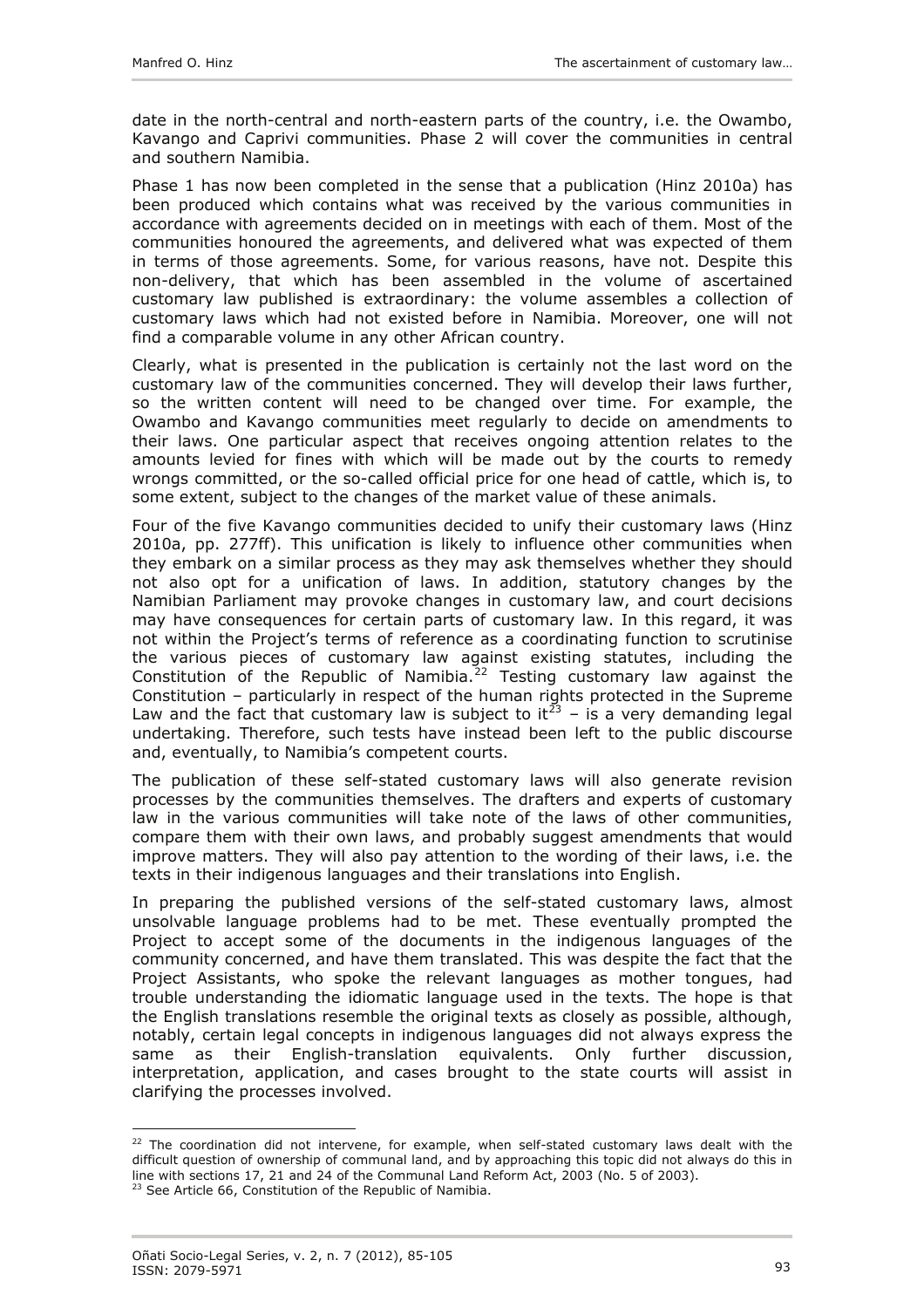<span id="page-9-0"></span>It is important that all who will make use of this publication understand it as a work in progress, i.e. a further step along the path of improving and developing the customary law of the various Namibian communities. Looking back to developments in self-stating customary laws in Namibia, one sees very specific features that can be expected to influence further steps down the road in this process. Early versions of self-sated laws concentrated on fines for the usual catalogue of wrongs found in any textbook on criminal law or the law of delict.<sup>[24](#page-9-1)</sup> Later versions have added wrongs specifically relating to environmental law. These later versions have also paid attention to constitutional matters relevant to traditional governance, meaning that there is a growing awareness to consider rule-of-law principles in the application of customary law. The profiles which introduce the laws of the various communities and were compiled by the members themselves illustrate a growing awareness of the community's foundation, including the philosophies on which their laws are built.

Some years ago, some of us working on the Project were criticised when we spoke at meetings with certain communities about the self-stated laws of other communities that we had already collected. We were said to have violated customary law by circulating documents which were somehow regarded as secret. We objected to this, and our objection has since been borne out: it is obvious that quite a number of communities took note of what others were doing, and even integrated rules developed by other communities into their own laws. Today, some drafts of self-stated documents even contain references to scholarly work. This is encouraging, although one also has to note that some of the drafts show the handwriting of knowledgeable local personalities, and this handwriting might not always be in agreement with the aspirations of the members of the community concerned.[25](#page-9-2)

As time passes, it will certainly be important to observe what the perception of the self-stated laws will be not only within the communities in question, but also among the wider legal and non-legal public, when more and more references to customary laws can be expected. References of this nature may even challenge communities to reconsider their approaches to certain laws.

## **5. The customary law strategy for Southern Sudan[26](#page-9-3)**

"*... to develop the customary law into the common law of the Sudan ...*" in the title of the Southern Sudan customary law strategy was taken from the Introduction section to the publication *Customary law of the Dinka people* by John Wuol Makec, President (Chief Justice) of the Supreme Court of Southern Sudan (Makec 1988, p. 18). This quotation was chosen to refer to the political interest in Southern Sudan to have its legal order founded in the customary laws of the various communities in the country, as opposed to the imported Islamic law imposed by the Khartoum Government.

Customary law is a vibrant reality in all parts of Southern Sudan. Customary law basically affects all people: people of all communities (or *tribes,* as they are known in Southern Sudan). Customary law is applied by the courts in towns, including Juba, the capital of Southern Sudan. Customary law is also applied outside the city. In the cities and less remote parts of the territory under the jurisdiction of the Government of Southern Sudan, state and non-state courts complement each other. In many parts of the country, non-state courts are the only accessible judicial structures.

 $\overline{a}$ 

<span id="page-9-2"></span><span id="page-9-1"></span><sup>&</sup>lt;sup>24</sup> That is, *tort* in English common law.<br><sup>25</sup> An assessment of the processes involved in self-stating customary law would be very useful.<br><sup>26</sup> The following summary refers to the strategy's Executive Summary, see Hinz

<span id="page-9-3"></span>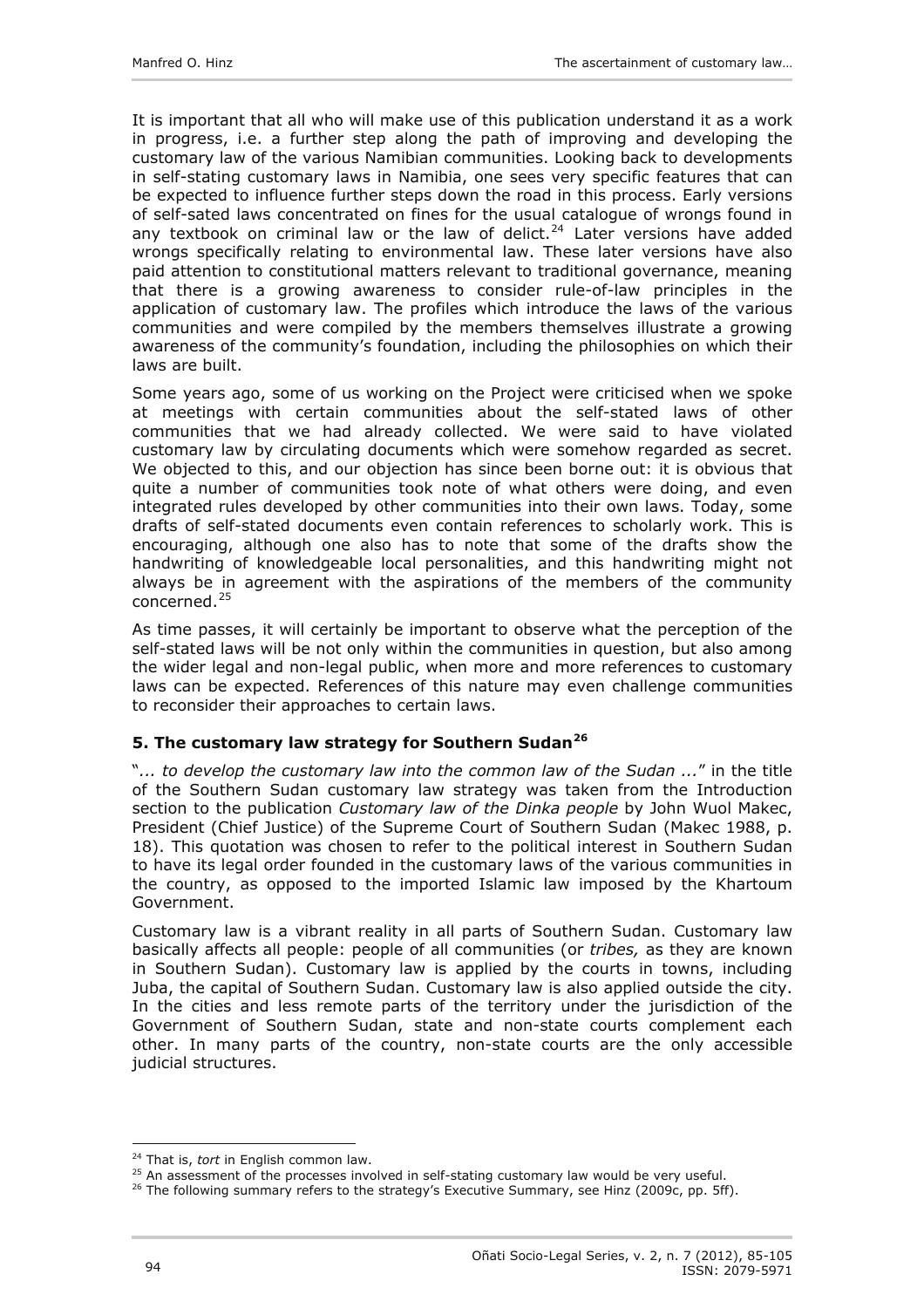The Interim Constitution of Southern Sudan of 2005 contains several articles of relevance to customary law and traditional authority. For example, Article 174 says the following:

- (1) The institution, status and role of traditional authority, according to customary law, are recognised under this Constitution.
- (2) Traditional authority shall function in accordance with this Constitution and the law.
- (3) The courts shall apply customary law subject to this Constitution and the law.

The terms of reference of the work that led to the customary law strategy for Southern Sudan emphasised as its main function – (Hinz 2009a, p. 22).

… to develop a customary law strategy to inform the linkages between customary and statutory systems for more effective, accessible, affordable, and equitable justice.

In its methodological approach, the report relies on the combination of legal anthropology and comparative law and is, thus, strongly related to the interpretation of law based on the concept of *legal pluralism*. Legal pluralism, unlike legal centralism, takes note of and respects that the law of the state, be it case law or statutory law, is only one side of a society's legal coin. The other side which complements the law of the state, albeit to a varying degree, is what Ehrlich, one of the leading promoters of legal pluralism, called the *living law*.

The evaluation of the state of affairs pertaining to customary law in Southern Sudan traverses several fields. I will deal with only two here. One deals with legislation that is relevant to customary law, while another covers the latter's ascertainment.

In respect of legislation that is relevant to customary law, the first evaluation analyses the law with respect to traditional authority and customary law under British colonial rule, regulations enacted by the Government of Sudan (the Government in Khartoum), Acts that became law during the war of liberation, and Acts that the Government of Southern Sudan enacted after the conclusion of the Comprehensive Peace Agreement in 2005. Traditional leaders, customary law, and how to deal with them have been on the political agenda since the process of reconstructing the civil administration began in the liberated areas of Southern Sudan. The reconstruction of a new local government system was guided by the desire to have a framework that could integrate local government and traditional authority.

The second evaluation of the state of affairs regarding customary law in Southern Sudan gives an account of three major attempts to ascertain such law: the Bahr El Ghazal Project, the Equatoria Project, and the Upper Nile Project: The Bahr El Ghazal Project ascertained the customary laws of three communities in Bahr El Ghazal, namely the Dinka, the Luo, and the Fertit. These efforts eventually led to an act of codification that was passed by the then Regional Legislative Assembly of Bahr El Ghazal in 1984.<sup>[27](#page-10-0)</sup>

The Equatoria Project resulted in a 'code' of the customary law of various communities in Equatoria. This code was completed in 1994 under the auspices of the Southern People's Liberation Movement in charge of this area. The very last section of the document provides for its amendment. The requirement for amendment is a two-thirds majority of all chiefs of the communities involved, or "judicial circular or subsequent national legislation". This is a remarkable provision: although it accepts the national competence to amend customary law, it also underlines that the code is seen to be owned by the communities involved in its making.

<span id="page-10-0"></span><sup>&</sup>lt;sup>27</sup> Annexed to Makec (1988).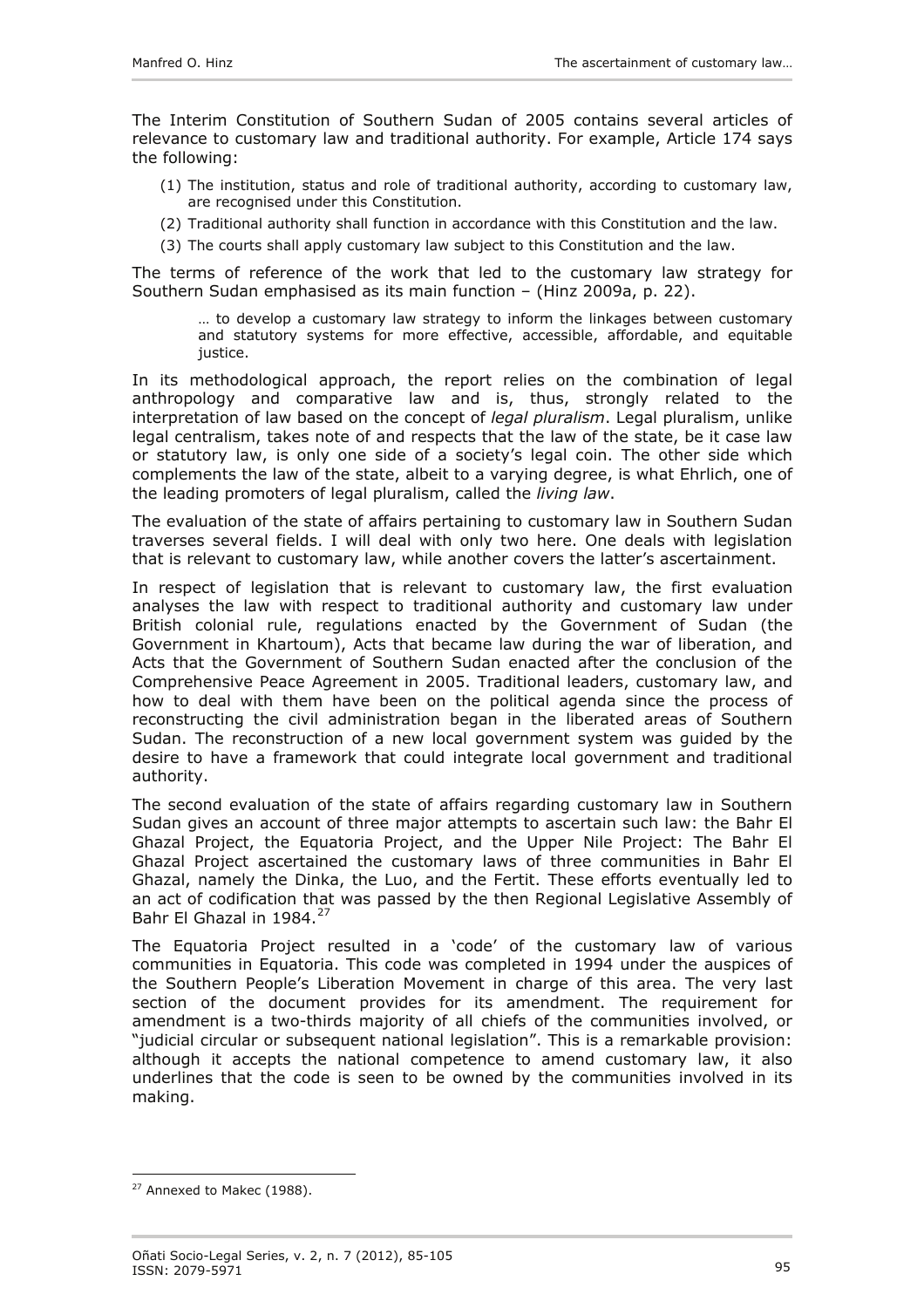The Upper Nile Project produced an ascertainment of the law of the Upper Nile Dinka in 1998.<sup>[28](#page-11-0)</sup>

The suggested customary law strategy proposes action in five areas:

- (1) The ascertainment of customary law;
- (2) The ascertainment of customary law will not necessarily respond to the needs of change and development. It is therefore that the change and the development of customary law must be addressed;
- (3) The legal and social environment for the operation of customary law is essential for the function of both and urges to be addressed in respective enactments;
- (4) The need for research on the said legal and social environment has to be identified and implemented; and
- (5) Observations on co-ordinating are necessary.

As to the ascertainment of customary law, a ten-step model is proposed in the strategy, based on the Namibian experience. This is expected to encourage the various traditional communities to self-state (self-codify) their laws and, by doing so, to retain ownership of their legal traditions.

The ten-step model calls for –

- (1) identifying the target community
- (2) background legal research with respect to the community
- (3) the drafting of policy on the ascertainment of customary law
- (4) the development of a comprehensive enquiry guide
- (5) agreement among the community on the ascertainment process and structure
- (6) recruiting and training ascertainment assistants
- (7) conducting or supervising the ascertainment project
- (8) conducting complementary research in identified the community
- (9) promoting the compilation of the ascertainment texts, and
- (10) preparation of publications in at least two languages the community's vernacular and English.

With respect to the amendment and development of customary law, the strategy opts for using the potential for change inherent in customary law systems.<sup>2</sup> Practice and legal anthropological research have shown that the customary law of today is not the customary law of yesterday. These have also shown that people do indeed change their customary law, and that they adapt it to changing circumstances. Basically all publications on customary law in Southern Sudan, particularly the more recent among them, report on changes in customary law.

For this change from within, the strategy refers to certain institutions which Southern Sudan's Local Government Act of 2009 anticipates, e.g. the Customary Law Councils,  $30$  as well as the Councils of Traditional Affairs Leaders to be established under separate laws (Hinz 2009a, pp. 46f). These can be used to challenge the stakeholders of customary law to amend such law in order to accommodate modern – including human rights – needs. However, experience from other African countries shows that statutory enactments with respect to customary

<span id="page-11-1"></span><span id="page-11-0"></span><sup>&</sup>lt;sup>28</sup> The Equatoria and the Upper Nile documents are on file with MO Hinz.<br><sup>29</sup> See here the list of contributions by the author on this topic in respect of Namibian customary law in Footnote 1 above.

<span id="page-11-2"></span><sup>&</sup>lt;sup>30</sup> See sections 22 and 93ff of the Local Government Act of 2009.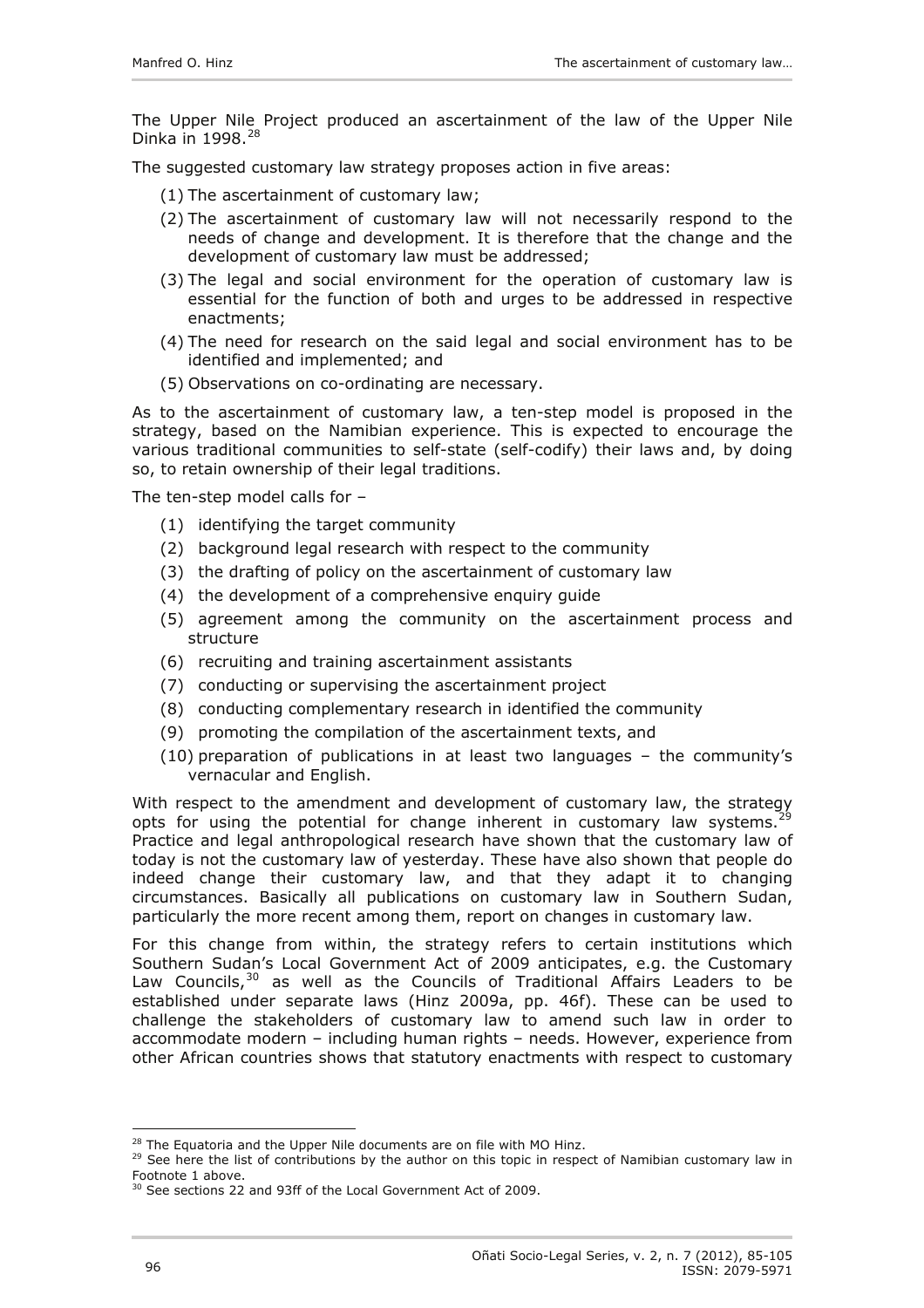<span id="page-12-0"></span>law are not only common but necessary. The usual fields of statutory intervention are land,  $31$  family and inheritance.

Under the legal and social environment for the operation and development of customary law, the report considers the need to –

- (1) regulate the traditional authority
- (2) regulate traditional courts
- (3) provide infrastructure for traditional authorities and courts, and
- (4) provide training and education with respect to traditional authority and traditional officers in traditional courts and customary law.

The assessment in the strategy of the state of affairs of customary law, including research on such law (Hinz 2009a, pp. 56ff), shows areas where further investigation is needed in support of the possible amendment and, more specifically, the implementation of the customary law strategy suggested herein. The report identifies the need of research with respect to the following:

- The legal dispensations in which traditional authority and traditional courts have operated in Southern Sudan, going back to the first enactments under the British administration of the territory
- − The mapping of traditional courts
- − The mapping of traditional communities
- − The assessment of developments in customary law in areas where ascertainment projects have been completed
- The assessment of customary law through cases decided by traditional courts (extended case study approach)
- The application and interpretation of customary law by the courts (the state courts and the traditional courts, the latter through the systematic evaluation of case records completed by traditional courts), and
- − the underlying principles of customary law as points of reference in interethnic conflicts, but also as a basis for the development of customary law in line with its respective philosophical foundation.

The Ministry of Legal Affairs and Constitutional Development Act of 2008 provides for the establishment of a Customary Law Centre  $(CLC)$ ,  $^{32}$  $^{32}$  $^{32}$  The CLC would the most appropriate body to lead the coordination of the various steps proposed in the strategy. The envisaged CLC will be a unique institution, solely devoted to matters of customary law and, thus, the main driving force for the promotion and implementation of the customary law strategy.  $33$ 

## **6. Local justice in Southern Sudan as seen by the United States Institute of Peace study of 2010**

The United States Institute of Peace (USIP) published a study on local justice in Southern Sudan in 2010 (Leonardi *et al.* 2010). The authors of the study report considered some of the suggestions put forward by the above-summarised customary law strategy. On the basis of the empirical research conducted in Southern Sudan, the authors hold as follows (Leonardi *et al.* 2010, p. 73):

The findings of the project raise some questions in relation to the current focus of policy on ascertaining customary law, particularly in terms of whether such an exercise would actually improve access to justice. In the course of the research, positive expressions in favour of recording customary law were of two kinds: the desire of government judges to have a written customary law to use, and a popular belief in some areas that each ethnic group should record its own set of laws to

 $\overline{a}$ 

<span id="page-12-3"></span><span id="page-12-2"></span>

<span id="page-12-1"></span><sup>&</sup>lt;sup>31</sup> For example, Southern Sudan has a Land Act that applies to land under customary law.<br><sup>32</sup> See section 14(2)(c).<br><sup>33</sup> The strategy report also contains a draft Customary Law Centre Act, see Hinz (2009a, pp. 138ff).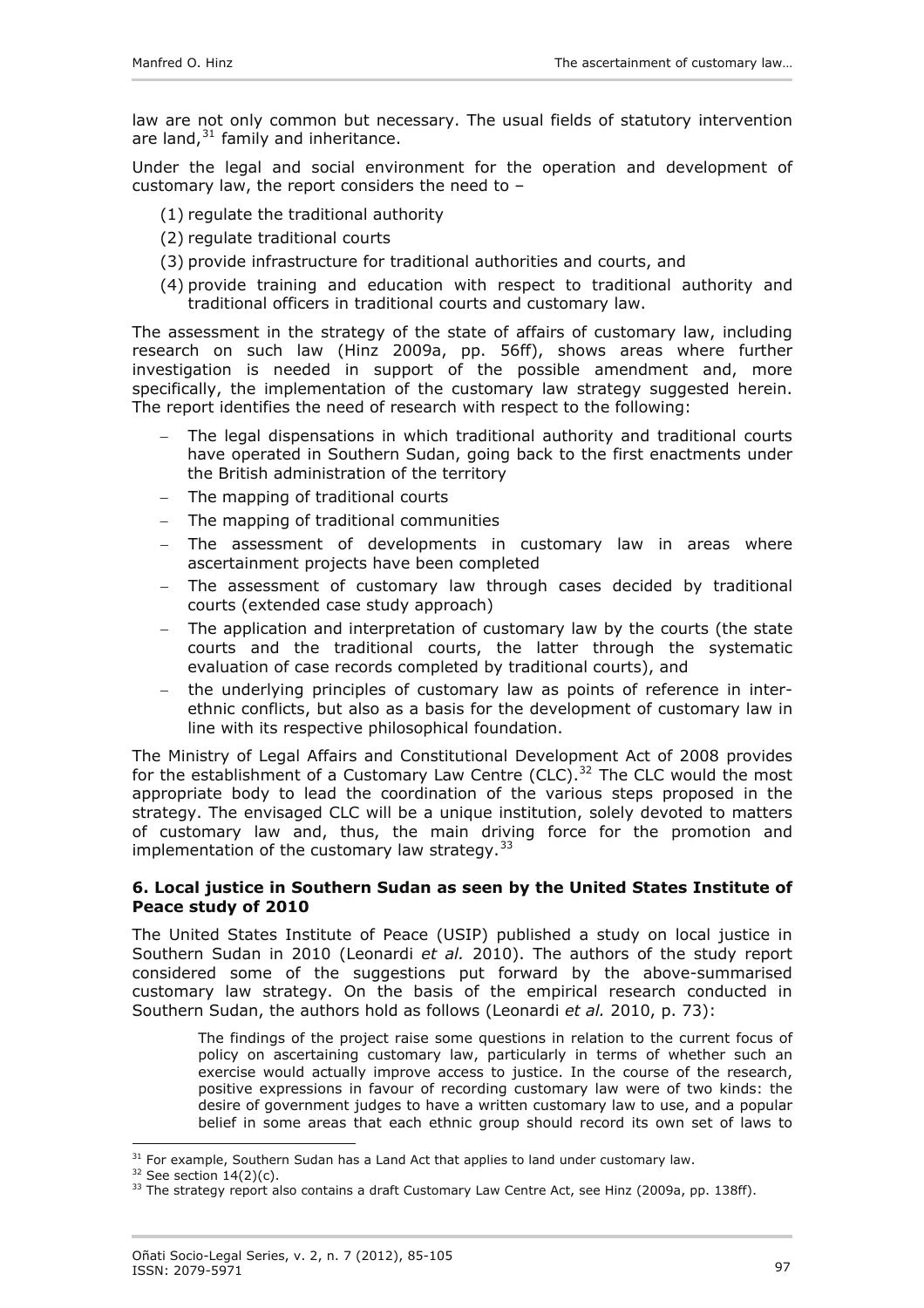<span id="page-13-0"></span>counterbalance the customary law of bigger or dominant groups. The research also revealed views and practices suggesting that ascertainment may have retrograde effects: It could limit court's (?sic? should be *the court's* or *courts'* - plural; please check source) flexibility in deciding cases, and litigants generally dislike rigid application of fixed laws and penalties.

The authors of the USIP note as justification for the ascertainment of customary law the "need for certainty, consistency and predictability" (Leonardi *et al.* 2010, p. 76). But, they say, "this is actually the reverse of what defines customary law as currently practiced in local courts" (Leonardi *et al.* 2010). The quoted arguments to justify the ascertainment of customary law are said to "come more from government and legal professionals than from litigants or the wider public" (Leonardi *et al.* 2010).

The authors have three specific concerns regarding the proposed customary law strategy. Firstly, they believe applying the proposed ten-step model to Southern Sudan would be a huge logistical exercise, and "superfluous given the fact that the system is working remarkably well as it is" (Leonardi *et al.* 2010, p. 79). Secondly, the authors fear that, although the strategy leaves the determining of the various customary law jurisdictions open to a process to be undertaken by the various communities themselves, the implementation of the proposed ascertainment might lead to the "exacerbation of perceptions of ethnic difference" (Leonardi *et al.* 2010). The third concern reflects on the use and effects of the written products of the ascertainment of customary law (Leonardi *et al.* 2010, pp. 80f):

The application of the latter will depend greatly on the extent of dissemination and supervision, again raising questions of capacity and resources. But we can make some general speculations on the basis of the research findings. First, there is ambivalence in Southern Sudan toward written law. On the one hand, the majority of people and chiefs interviewed for this project expressed a dislike of the government judges' use of written laws at the perceived expense of lengthy testimony, negotiations, and flexible outcomes. On the other hand, observations of the court suggest that chiefs and court members use any available written documents and legal codes selectively to add authority to their sentences. If written versions of customary law were available, it is highly probable that chiefs and perhaps judges would treat them as codes of law, even if that were not the intention.

Therefore, the ascertainment of customary law –

 $\ldots$  in any of its forms  $\ldots$  would not meet the needs by litigants, justice providers, and local people regarding modifications to the system of local justice.

Are there alternatives to ascertainment? The USIP report answers as follows (Leonardi *et al.* 2010, p. 82):

A more feasible and targeted alternative to community-based ascertainment would be locally and annually negotiated agreements in particular localities, concerning variations in practices of compensation between ethnic groups and other fixed penalty and compensation scales. Such agreements were negotiated in large-scale chiefs' meetings in the colonial period ... .

The authors of the report believe that the Councils of Traditional Leaders to be established in all the ten states of Southern Sudan could be the appropriate platforms for such negotiations (Leonardi *et al.* 2010).

#### **7. Concluding remarks**

This paper does not allow a comprehensive response to the position taken in the USIP report.<sup>[34](#page-13-1)</sup> Only the following will be noted as a remark not only in conclusion, but also to stimulate further debate.[35](#page-13-2)

<span id="page-13-2"></span><span id="page-13-1"></span> $\overline{a}$ <sup>34</sup> Some of the statements in the USIP report refer to empirical data, which contradicts evidence conducted for the customary law strategy. This requires a more detailed response than can be offered in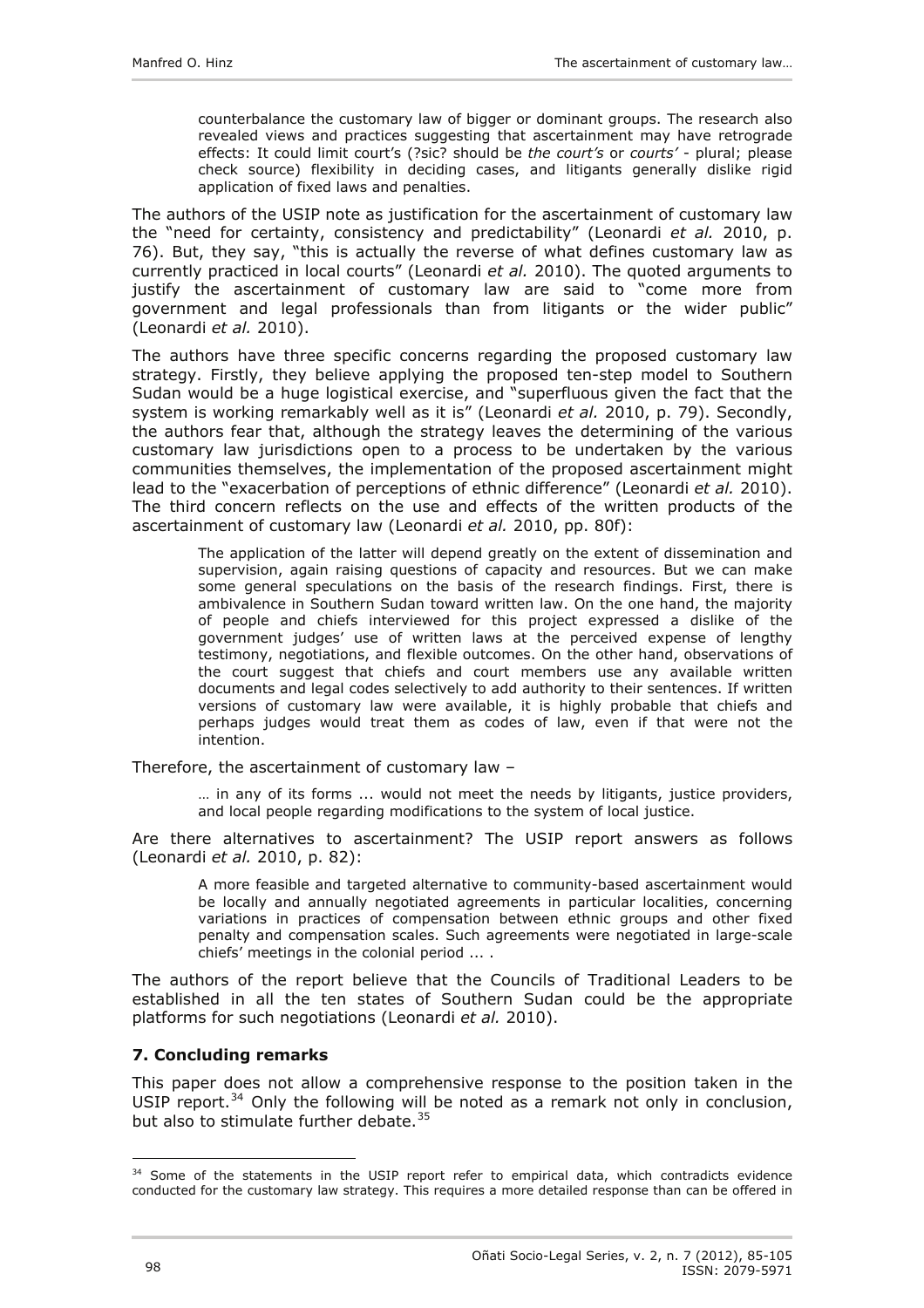<span id="page-14-0"></span>The evidence we have from the application of the self-statement approach in Namibia is clearly that the traditional stakeholders that apply the law will not be prepared to sacrifice the flexibility and negotiability of customary law merely because customary law has been self-stated. As explained above, what is selfstated remains negotiable; it remains flexible; and it will eventually not be more than the wording of principles which are very open to interpretation in the negotiated adjudication of cases. This is because self-statements do not lead to the replacement of otherwise orally transmitted customary law (normative guides, principles); rather, they leave these parts of customary law as underlying codes from which the adjudicators can obtain help in resolving cases.

Communities in Namibia meet regularly to discuss their customary law. For example, some have decided to avoid concrete figures in their self-stated laws when it comes to fines such as ten head of cattle for a given wrong. They have developed rules that allow for fines to be adjusted in accordance with inflation, etc. They have also discussed how to deal with a person being killed by another's negligent driving.

In other words, this means that the self-stating approach leads to interaction and discussion in communities, and creates awareness in terms of human rights and rule-of-law expectations. Ascertainment by self-stating is a process. This statement is not a mere academic interpretation, but mirrors practice. What happens in processes to self-state these laws is in line with approaching democracy as being a system of communication.

One might say this is an idealistic, utopian view, unrelated to practice, but it is not. We are fully aware that power-hungry, old, conservative, or male persons might try their best to manipulate the self-statement processes. However, we have also learnt that people – only some at first, but many after some time – in the various communities are not prepared to accept what some 'would-be kings' try to do.

The traditional communities in Namibia and in Southern Sudan live in worlds of change and pressure, which also force them to think about their own values and cultures, and the laws built on those values and cultures. Change is inevitable – and this is obliged to include the imperative to question the underlying principles of customary law!

This last remark leads to a number of theoretical observations: not only observations related to the discourse on legal pluralism, but also general jurisprudential observations.<sup>[36](#page-14-1)</sup> For example, what does it mean to refer to the *negotiation of law*? What is *negotiation of law* in a customary law discourse, and what is it in a 'modern' discourse? Are there limits to negotiating the law? Are there limits to navigating between various laws? What is law when negotiations about it are possible? Is there a difference in the scope of negotiations when law is written or 'only' orally transmitted? What is the *oral transmission* of law? Is orally transmitted law less institutionalised than written law? All of these questions reach beyond the scope of this paper, but deserve to be answered. $37$ 

## **Bibliography**

1

Allott, A., 1996. International development in customary law: The restatement of African law project and thereafter. In: T.W, Bennett, and M. Rünger, edtrs. *The ascertainment of customary law and the methodological aspects of* 

<span id="page-14-1"></span>

this paper. The same applies to the first two concerns (see section 6), namely the logistical side of the self-statement project, and the fear about the exacerbation of ethnic differences (this would also require going into the right to culture and its practical implementation).

<sup>&</sup>lt;sup>35</sup> The concluding remarks also take note of the review of *Customary law ascertained* by Horn (2011).<br><sup>36</sup> In particular, see Menski (2006b, pp. 3ff, 380ff).<br><sup>37</sup> The author will deal with these in a forthcoming publica

<span id="page-14-2"></span>*immemorial: Traditional governance and customary law. A southern African perspective*.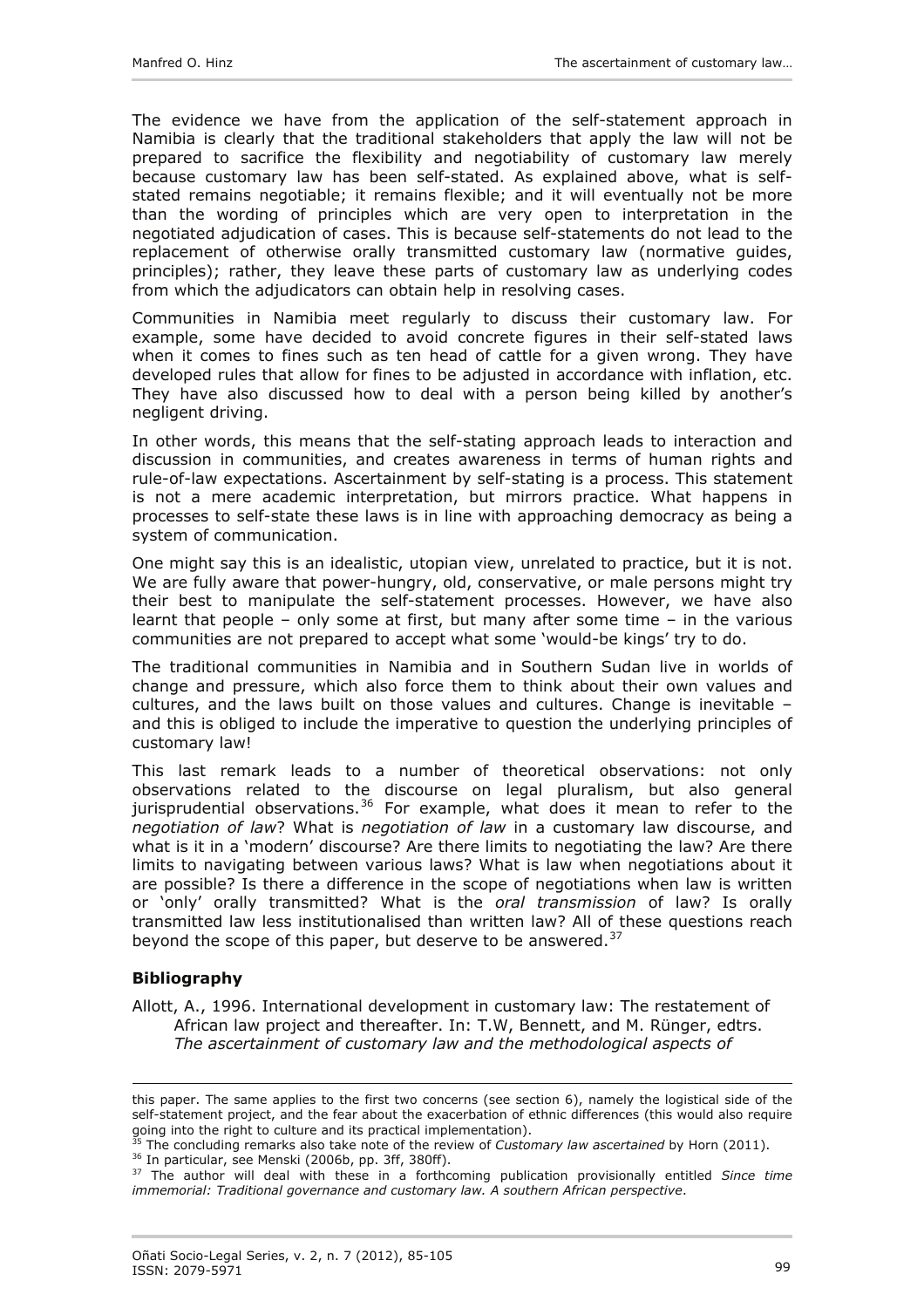*research into customary law: Proceedings of workshop, February/March 1995*. Windhoek: Law Reform and Development Commission.

Bennett, T.W., 2004. *Customary law in South Africa.* Cape Town: Juta.

- Camara, F.K., 2010. La justice au Sénégal: Des tentatives pour remédier à l'opposition netre modèles autochtones et importés. In: M.O. Hinz, edtr. (in cooperation with C. Mapaure). *In search of justice and peace: Traditional and informal justice systems in Africa*. Windhoek: Namibia Scientific Society, 93- 114.
- D'Engelbronner-Kolff, F.M., 1997. *Dispute resolution processes amongst the Sambyu of Northern Namibia*. Maastricht: Shaker Publications.
- Duncan, P., 2006 [reprint of the 1960 ed.]. *Sotho laws and customs*. Morija: Morija Museum and Archives.
- Guerra, J.M., 2003. Em defensa do direito consuetudinário angolano. In: Ministério da Administração do Território, edtr. 1*. Encontro nacional sobre a autoridade tradicional em Angola*. Luanda: Nzila, 155-162.
- Hinz, M.O., 1995a. *Customary law in Namibia: Development and perspective. Documentation*. Windhoek: Centre for Applied Social Sciences.
- Hinz, M.O. edtr. (assisted by S. Joas), 1995b. *Developing customary law: Selfstated laws of Namibian communities and customary law consultative meetings with traditional leaders*. Windhoek: Centre for Applied Social Sciences.
- Hinz, M.O., 1997. Law reform from within: Improving the legal status of women in Northern Namibia. *Journal of Legal Pluralism and Unofficial Law*, 39, 69-79.
- Hinz, M.O., 2009a. More administrative justice in Namibia? A comment on the initiative to reform administrative law by statutory enactment. *Namibia Law Journal*, 1(1), 81-89.
- Hinz, M.O., 2009b. Part 1 of the Namibian Ascertainment of Customary Law Project to be completed soon. *Namibia Law Journal* [online], 1 (2), 109-119. Available from: [http://www.kas.de/upload/auslandshomepages/namibia/](http://www.kas.de/upload/auslandshomepages/namibia/%0BNamibia_Law_Journal/09-7/NLJ_section_10.pdf) [Namibia\\_Law\\_Journal/09-7/NLJ\\_section\\_10.pdf](http://www.kas.de/upload/auslandshomepages/namibia/%0BNamibia_Law_Journal/09-7/NLJ_section_10.pdf) [Accessed 10 July 2012].
- Hinz, M.O., 2009c. … to develop the customary law into the common law of the Sudan …. *Customary law in Southern Sudan: A strategy to strengthen Southern Sudanese law as a source of law in an autonomous legal system*. Windhoek/Juba: United Nations Development Programme & Ministry of Legal Affairs and Constitutional Development.
- Hinz, M.O., edtr. (assisted by N.E. Namwoonde), 2010a. *Customary law ascertained, Volume I: The customary law of the Owambo, Kavango and Caprivi communities of Namibia*. Windhoek: Namibia Scientific Society.
- Hinz, M.O., edtr. (in cooperation with C, Mapaure), 2010b. *In search of justice and peace: Traditional and informal justice systems in Africa.* Windhoek: Namibia Scientific Society.
- Hinz, M.O., 2010c. Justice for justice and justice for peace. In: M.O. Hinz, edtr. (in cooperation with C. Mapaure). *In search of justice and peace: Traditional and informal justice systems in Africa*. Windhoek: Namibia Scientific Society, 3-23.
- Hinz, M.O., 2010d. The ascertainment of customary law: What is *ascertainment of customary law* and what is it for?. In: M.O. Hinz, edtr. (assisted by N.E. Namwoonde). *Customary law ascertained, Volume I: The customary law of the Owambo, Kavango and Caprivi communities of Namibia*. Windhoek: Namibia Scientific Society, 3-11.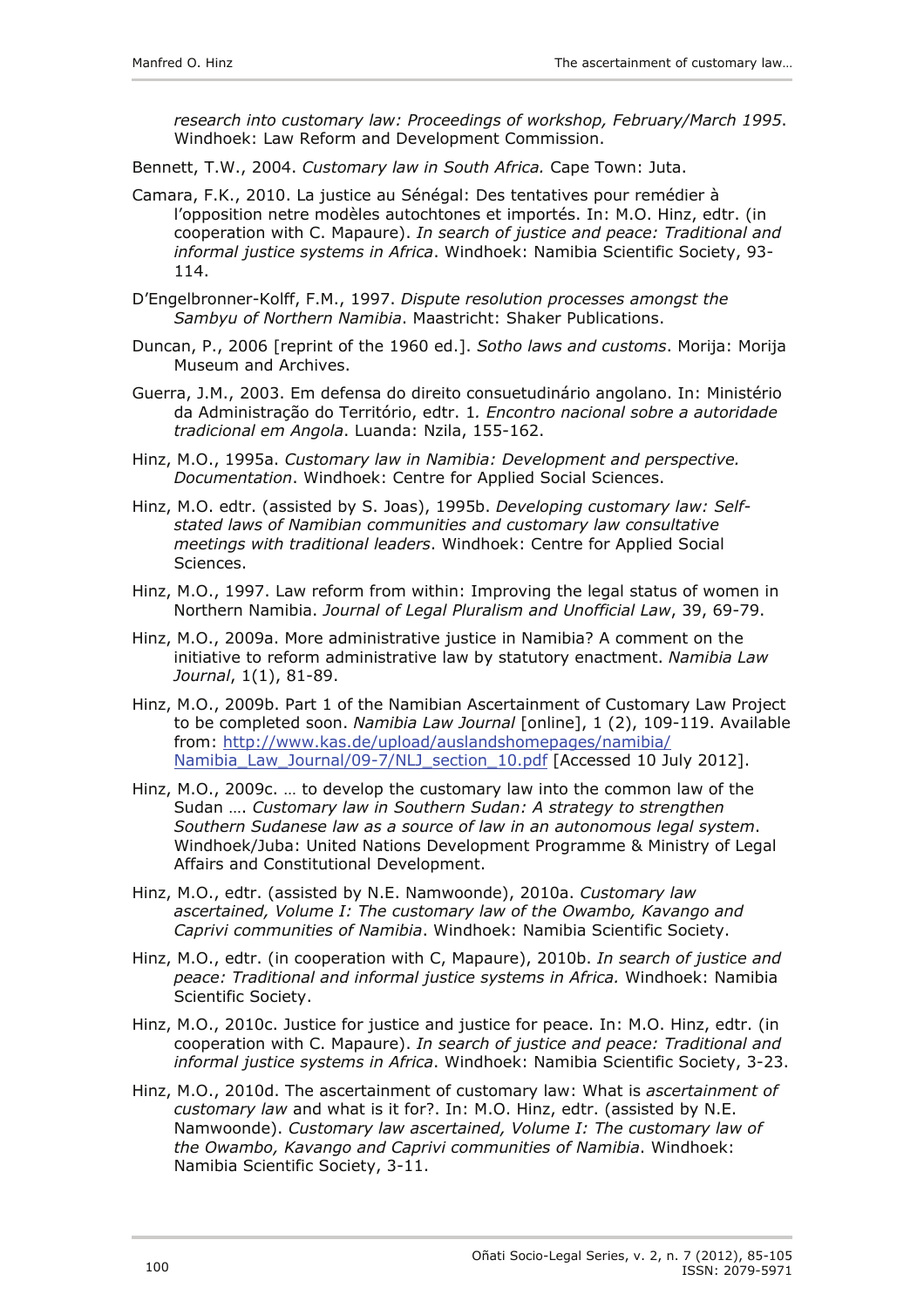- Hinz, M.O., 2011a. Traditional authorities: Custodians of customary law development? In: J. Fenrich, P. Galizzi and T.E. Higgins, edtrs. *The future of African customary law*. Cambridge University Press, 153-169.
- Hinz, M.O., 2011b. African customary law: Its place in law and legal education. *Journal (Namibia Scientific Society)*, 59, 83-99.
- Horn, N., 2011. Review of *Customary law ascertained*. *Namibia Law Journal* [online], 3 (1), 133-140. Available from: [http://www.kas.de/upload/auslandshomepages/namibia/Namibia\\_Law\\_Journal](http://www.kas.de/upload/auslandshomepages/namibia/Namibia_Law_Journal/11-1/NLJ_section_11.pdf) [/11-1/NLJ\\_section\\_11.pdf](http://www.kas.de/upload/auslandshomepages/namibia/Namibia_Law_Journal/11-1/NLJ_section_11.pdf) [Accessed 10 July 2012].
- Leonardi, C., *et al*., 2010. *Local justice in Southern Sudan*. Washington: United States Institute of Peace.
- Makec, W., 1988. *The customary law of the Dinka people of Sudan. In comparison with aspects of Western and Islamic laws*. London: Afroworld Publishing.
- Menski, W., 2006a. Cherrypicking customs: On what happens when custom is not taught. In M.O. Hinz, edtr. (in collaboration with H.K. Patemann). *The shade of new leaves: Governance in traditional authority. A southern African perspective*. Berlin: Lit Verlag.
- Menski, W., 2006b. *Comparative law in a global context: The legal systems of Asia*  and Africa. 2<sup>nd</sup> ed. Cambridge University Press.
- Okupa, E., 2010. Is African customary law just? In: M.O. Hinz, edtr. (in cooperation with C. Mapaure). *In search of justice and peace: Traditional and informal justice systems in Africa.* Windhoek: Namibia Scientific Society, 341-350.
- Ruppel, O.C., 2010. The Namibian customary law ascertainment project and the Human Rights and Documentation Centre. In: M.O. Hinz, edtr. (assisted by N.E. Namwoonde). *Customary law ascertained, Volume I: The customary law of the Owambo, Kavango and Caprivi communities of Namibia*. Windhoek: Namibia Scientific Society, iii-vii.
- UNIN/United Nations Institute for Namibia, 1986. *Perspectives for national reconstruction and development*. Lusaka: UNIN.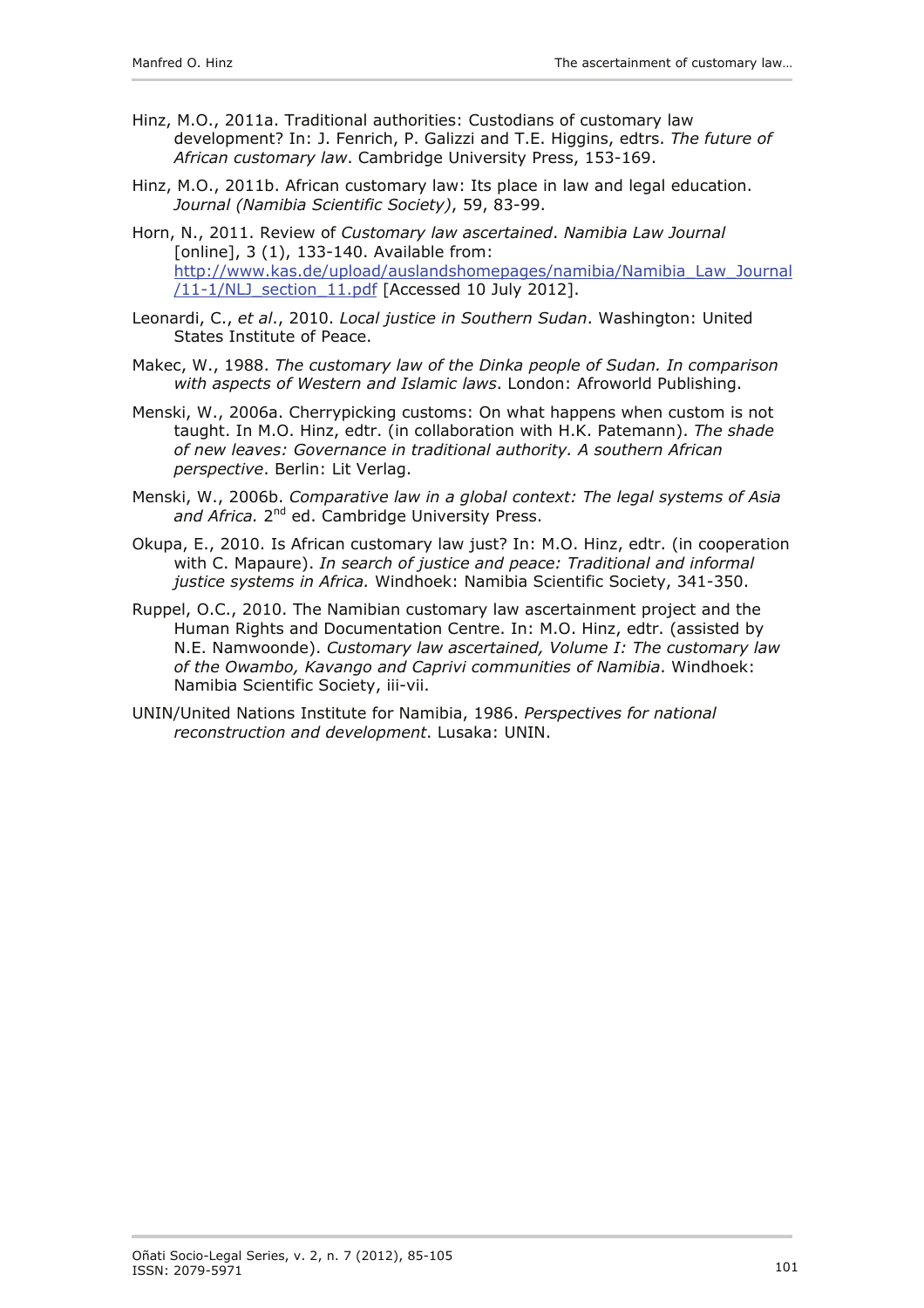## <span id="page-17-0"></span>**Remarks and Comments on Manfred O. Hinz's paper**[38](#page-17-1) **The ascertainment of customary law: What is** *ascertainment* **of customary law and what is it for? The experience of the Customary Law Ascertainment Project in Namibia"**

MARKUS BÖCKENFÖRDE<sup>[39](#page-17-2)</sup>

#### **1. Introductory note**

The paper reports about the concept of *the ascertainment of customary law*, its establishment in Namibia and its migration to Southern Sudan where it received mixed views. Those three elements of the report are directly interlinked with the author's recent projects. Beside these documentary aspects on the recent practical work of one of the most knowledgeable German legal scholars on legal pluralism, the paper contributes to the ongoing general debate on whether and how to record / codify customary law on the one end without compromising its flexibility on the other.

In the first part, the author describes the meaning of *ascertainment* in the Namibian context. The relevant Namibian Act defines *ascertainment* as "any kind of authoritative transfer of orally transmitted customary law into a written form" (p. 6).

According to the author, this definition comprises various forms, including the codification of customary law (understood as "transform customary law into an Act of Parliament"), the restatement of customary law, and the self-statement of customary law, but excludes mere academic records like court observations, analyses of casebooks of traditional courts, collections of cases and casecomplementary information from parties thereto (p. 6).

The concept of self-statement of customary law is the core of the "Namibian Customary Law Ascertainment Project" explained in the second part (Section 4) of the paper. Despite procedural differences, the end-product of self-stating is "created in the community that is required to follow and apply the law concerned" and "is binding to the community" (p. 7).

The migration of this concept of self-statement to Southern Sudan through a joint project of the author, UNDP, and the relevant department of the Ministry of Legal Affairs and Constitutional Development in Southern Sudan is presented at the beginning of part three (Section 5). This "customary law strategy" suggests actions in five areas (p. 12) and develops a ten step model reflecting the experiences of Namibia.

Part three then continous by referring to critical comments against this strategy brought forward in a recent publication. It doubts whether the strategy is an adequate tool to efficiently address the challenge of guaranteeing a fair access to justice.

#### **2. Remarks & comments**

 $\overline{a}$ 

The author provides a valuable insight into an ongoing debate that reads like trying to fit a square peg into a round hole: Writing down applicable customary law without depriving it of its unique character. The author does so in a unique manner by not theorizing about potential chances and pitfalls, but by presenting two

<span id="page-17-1"></span><sup>&</sup>lt;sup>38</sup> Remarks and comments rely on my comments as discussant at the Oñati workshop in June 2011, but were revised for publication in June 2012.

<span id="page-17-2"></span><sup>&</sup>lt;sup>39</sup> Dr., LL.M. (UMN); Executive Research Director and Senior Researcher at the Centre for Global Cooperation Research, Schifferstr. 196, 47059 Duisburg, Germany. [boeckenfoerde@gcr21.uni-due.de](mailto:boeckenfoerde@gcr21.uni-due.de) or [mboecken@googlemail.com](mailto:mboecken@googlemail.com)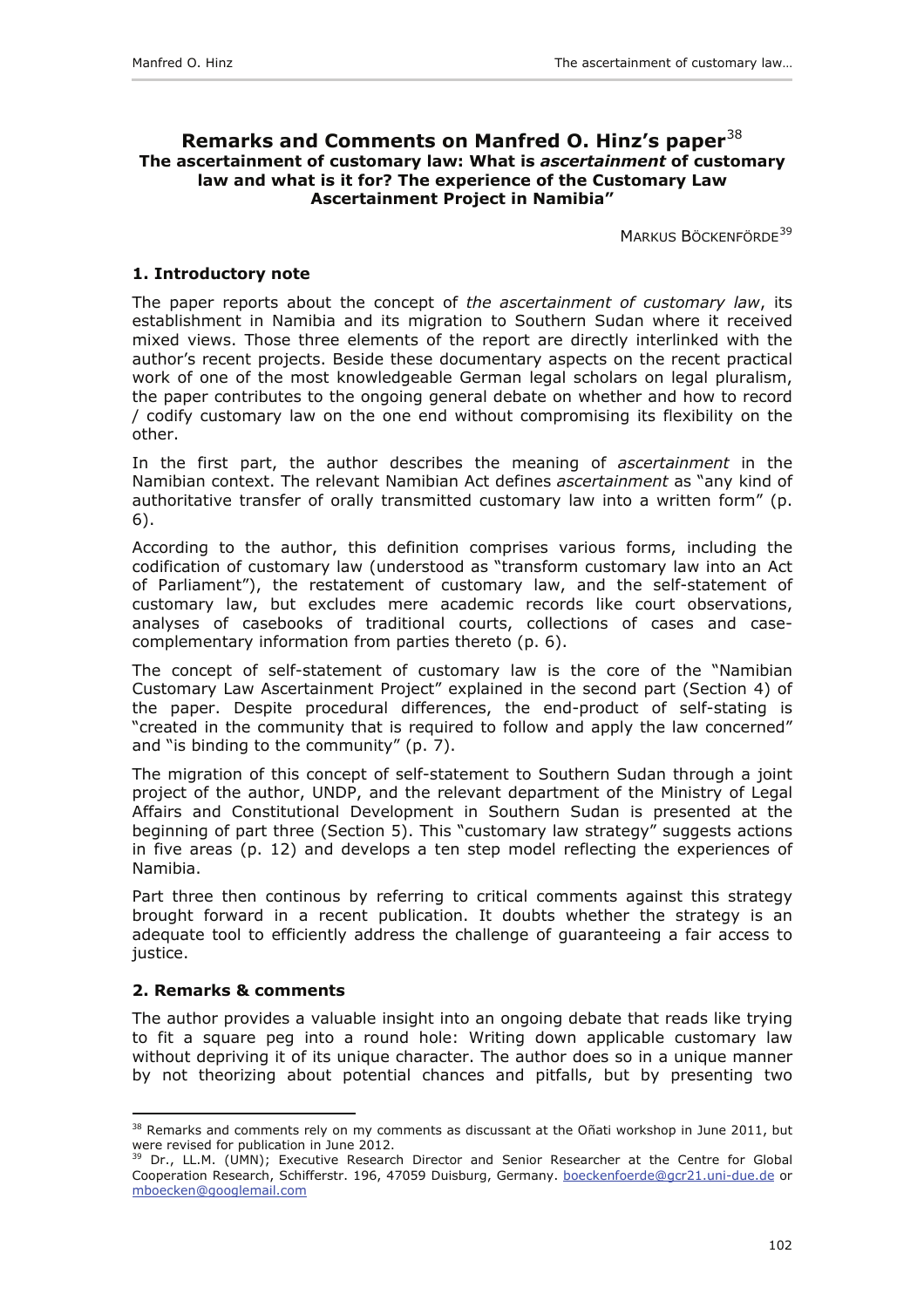<span id="page-18-0"></span>different projects at different ends of Africa that actually attempt to identify adequate solutions in practice. This perspective offers a broader view to the topic. Being left behind with even more questions after reading this paper reflects the richness of the topic that the author was able to unfold.

I want to offer two remarks and four comments/questions: The remarks are more general in nature and relate to the title of the paper and the overall question of the workshop. The comments address specific issues in the paper.

## *2.1. Remarks*

(1) The second part of the question put forward in the title remains unanswered: What is the ascertainment of customary law good for? Or put it differently: Why and for what purpose is it needed? What are the identified short-comings of customary law that require its ascertainment?

The author addresses at length what ascertainment does (p. 5-8), but if it comes to its actual merits ("what it is good for"), only few points are offered. Considering that the concept of ascertainment is not practiced as an end in itself, but in order to overcome existing deficits and challenges, the reader wonders whether there had been relevant pre-assessments. The author mentions a couple of indicators of societal change to which the "ascertainment of customary law" may offer an adequate response: (p. 8): (a) fading knowledge of what the relevant customary law actually is due to lack of homogeneity; (b) growing legal complexity especially in urban areas requires to (even) standardise customary law; (c) growing acceptance that the verdict of the chief is not necessarily the last word, but may be subject to review by a state court.

Taking those indicators serious, the "ascertainment of customary law" seems to be a valuable tool to support a process of transformation and change: a tool to sensitively formalize customary law in order to meet societal change and to better integrate customary law into a constitutional context. But it is neither meant nor able to preserve traditional customary law. Or, as C. Leonardi *et al.* (2010, p. 76) put it: "If customary law is based on the flexible negotiation of laws and principles in the individual context of each case how can it essential nature be captured in written form?"

Thus, it might be more than a mere coincidence that it was the Ministry of Legal Affairs and Constitutional Development, but not local communities that asked the author to develop a customary law strategy based on the Namibian model. Serving the Ministry's commitment to implement the constitutional requirement that "traditional authority shall function in accordance with this constitution and the law<sup>"[40](#page-18-1)</sup>, the concept of ascertainment may bridges the different views on the future relation between customary law and formal law.

(2) Considering that the ascertainment of customary law (and here more specifically the self-statement of customary law) supports transitional processes from traditional customary law to a more formalized law rooted in traditional values, one wonders whether there are other approaches available that serve the same purpose in a better way. Taking the question of the workshop in Onati as a point of departure<sup>[41](#page-18-2)</sup>, an assessment on the democratic impact of the concept of self-statement of customary law vis-à-vis other options would have been helpful. If the core element of *self-stating* is that it is left to the community to decide what the law ought to be and what part of their law is to be consolidated in writing (p. 7), one might wonder who actually represents the "community". Is it only the chief and the elders or also something like a "community assembly" (for example a Boma Council in Southern Sudan)? And wouldn't it be a prime example of local democracy

<sup>&</sup>lt;sup>40</sup> Art. 174 (2) of the Interim Constitution of Southern Sudan of 2005.

<span id="page-18-2"></span><span id="page-18-1"></span><sup>&</sup>lt;sup>41</sup> "Legal pluralism and democracy: When does the legal pluralism enhance and when does it erode the legitimacy of and trust in democratic institutions?"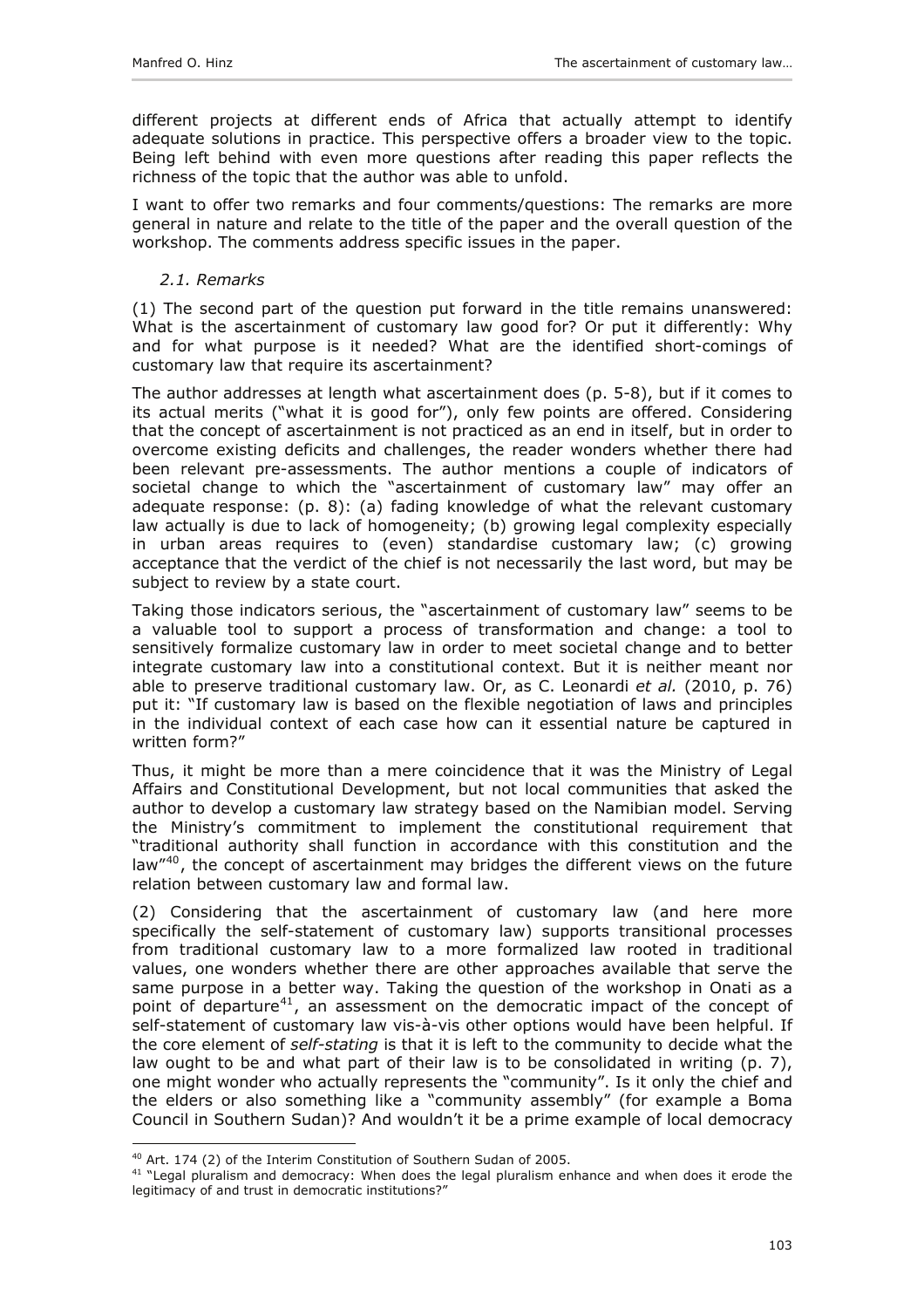<span id="page-19-0"></span>if representatives of the community are self-stating customary law and reviewing it periodically in order to assure that the change of customs is reflected? Do these dynamics already exist? The author briefly addresses this issue in his concluding remarks (Section 7), but it would have been exciting to learn more about it in detail.

## *2.2. Comments / questions*

(1) It is not entirely clear how the author understands the term codification. On the one hand, he defines codification of customary law quite narrowly as transforming customary law into an Act of Parliament (p. 6). In the Namibian context, Acts of Parliament are exclusively acts of the national legislature. On p. 8, the author explains that "self-statement may be regarded as resembling codification, the former is not codification by organs of the state, as it is usually the case". Here, the term codification is understood broader, encompassing all organs of the state, including those at sub-national level. In this case, one wonders whether regulations made by local authorities (see Art. 111 of the Constitution of Namibia) do qualify as codification as well?

Again on p. 8 the author then elaborates that "such community-effected codification leaves the law subject to amendment by the community […]". Thus, does this mean that codification also refers to laws of communities? Are therefore regulations at the local level that might authoritatively transform customary law into a statutory type of document are "codifications"? And at what stage institutions in Namibia are considered to be state institutions? Is it sufficient that they are mentioned in the Constitution? Do they need to be paid by the state? Some clarification in this respect would have helped to understand the arguments of the author against "codification" in a better way.

(2) The customary law strategy suggests action in five areas, beginning with the ascertainment of customary law, which itself is based on a ten-step model following the Namibian experience. What is missing is a pre-assessment whether the Namibian model fits in the Southern Sudanese context in general and with regard to the different regions. What had been the pre-conditions in Namibia to make the project a success?

The merits and challenges of importing foreign ideas and concepts into another legal setting are widely debated, especially in the area of constitution building. With regard to customary law, the issue is even more sensitive due to its higher dependency on specific contexts. Or, as M. Damaška (1997) put it: 'The music of the law changes, so to speak, when the musical instruments and the players are no longer the same.' Thus, had there been any kind of pre-assessment whether and in how far relevant parameters that has been available in Namibia are also present in Southern Sudan? Are the needs the same? Considering the ascertainment of customary law as a means to support processes of transformation (see above), is the need for transformation similar? According to C. Leonardi *et al.* (2010, p. 81) "[w]ritten documents have an authority in themselves in Southern Sudan, making the distinction between code and statement largely irrelevant in practice". Did the project look into that issue as well? If yes, how did it influence the methodology of the project and the project of ascertainment?

(3) At p. 13 the author introduces some findings of a report in the frame of the project suggesting to, *i.a.*, regulate traditional courts and traditional authorities. Considering the flexibility of customary law, is it possible to regulate the institutional setting without undermining the concept as such?

(4) The flexibility and negotiability are considered the strength of customary law. It would be helpful for the reader to know what kind of flexibility / negotiability the author refers to. The adjustment of fines according to inflation and context (see page 15) is something very familiar to other legal systems as well. Also the